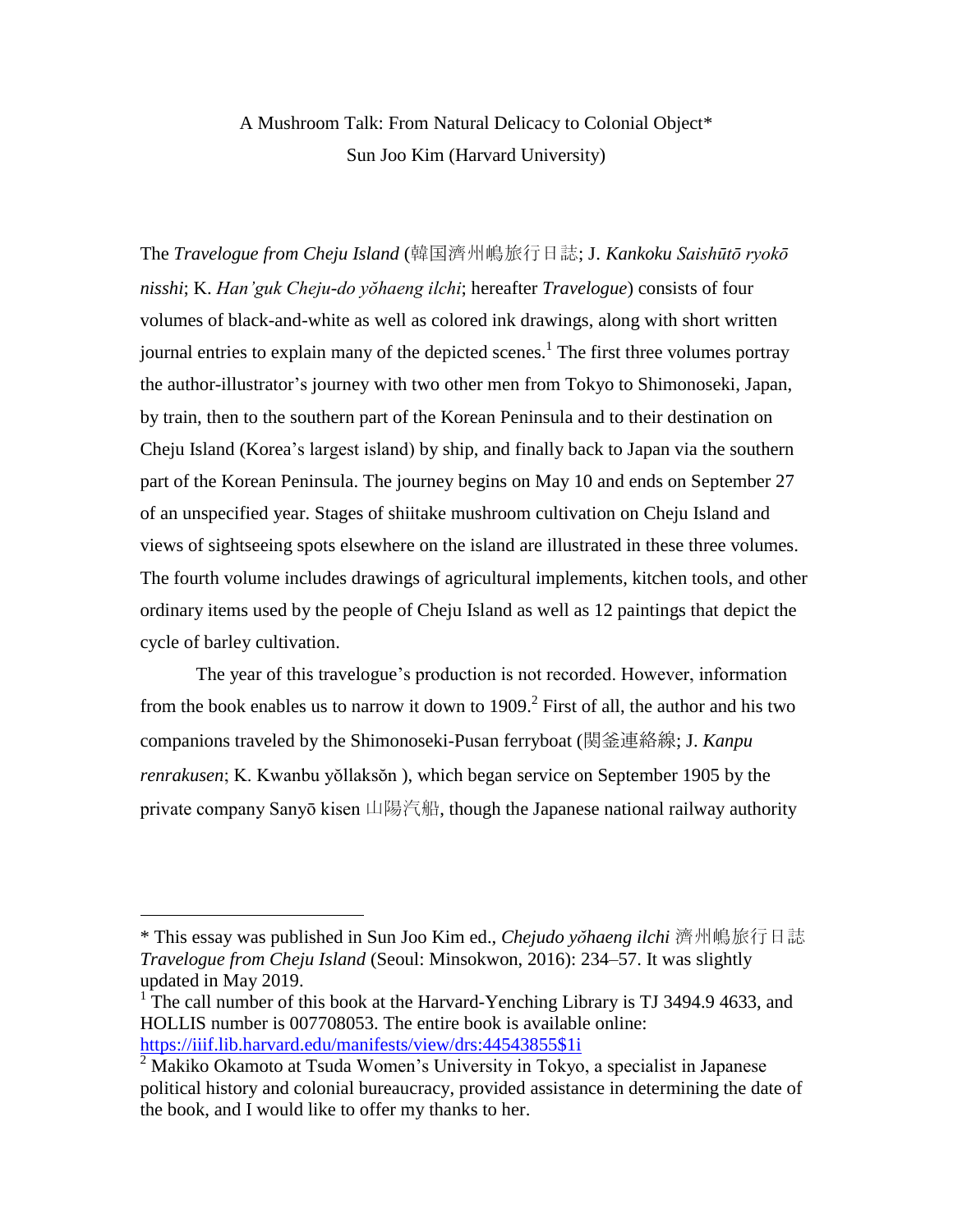took over its operation in December 1906.<sup>3</sup> The author also notes that the ferry they took was the Egesanmaru (会下山丸; Yekesanmaru in the old pronunciation), which we know was a privately owned boat first introduced for the Hakodate-Aomori line.<sup>4</sup> Egesanmaru was originally hired for the Shimonoseki-Pusan line in August 1907 as a replacement ship to cover regular ferry boats under repair. Soon it enabled the addition of one roundtrip every other day to the regular daily departure.<sup>5</sup> Since the author's trip began in May, this means that it could not have taken place earlier than 1908.

Second, the author uses such expressions as "return to home country" 歸國 in the June 7 entry, and "国人" for "Japanese," in contrast to "韓人" for "Koreans" in the June 14 entry and other places. In addition, he calls Korea "韓国" (J. Kankoku; K. Han'guk), which is an abbreviation for Taehan cheguk (大韓帝國 Great Han Empire, 1897–1910). According to Motokazu Matsutani, a historian of Korea at Tohoku Gakuin University, this particular name for Korea appears on official Japanese documents only during the years 1897–1910. During the colonial period (1910–1945), Korea was referred to in Japan as "Chōsen" (朝鮮), while in the postwar period "Kankoku" has been reserved for South Korea. Given the fact that the Japan-Korea Annexation Treaty was signed on August 22, 1910—and that the *Travelogue* ends on September 27 without any mention or hint of annexation, and with a clear understanding of Korea as a separate country from Japan—we can conclude that the author's trip took place in either 1908 or 1909.

The date can be further pinpointed by the fact that in his June 16 entry, the author notes that shiitake mushroom spawn were planted on logs prepared in 1908 (Meiji 41). Finally, the monthly report made by the Government-General of Korea in December

3 "Kanpu sen kako oyobi shorai 関釜線過去及将来" in *Keijo Nippō* 京城日報, December 1, 1912. The article is viewable here. [http://www.lib.kobe](http://www.lib.kobe-u.ac.jp/das/jsp/ja/ContentViewM.jsp?METAID=00100457&TYPE=IMAGE_FILE&POS=1)[u.ac.jp/das/jsp/ja/ContentViewM.jsp?METAID=00100457&TYPE=IMAGE\\_FILE&POS](http://www.lib.kobe-u.ac.jp/das/jsp/ja/ContentViewM.jsp?METAID=00100457&TYPE=IMAGE_FILE&POS=1)  $=1$ 

<sup>(</sup>accessed on October 7, 2014).

<sup>&</sup>lt;sup>4</sup> See<http://nekonote.jp/korea/old/tr/ship/yosen.html> and [http://nekonote.jp/korea/old/ren](http://nekonote.jp/korea/old/ren-data.html)[data.html](http://nekonote.jp/korea/old/ren-data.html) (accessed on November 20, 2013). The Yekesanmaru as a ferryboat from Hakodate, Hokkaido, during the pre-war period is featured in the following website: <http://archives.c.fun.ac.jp/fronts/detail/postcards/4f0ac4edea8e8a0b700000d2> (accessed on May 13, 2014).

<sup>&</sup>lt;sup>5</sup> "Kanpu sen kako oyobi shorai 関釜線過去及将来" in Keijo Nippō 京城日報, December 1, 1912.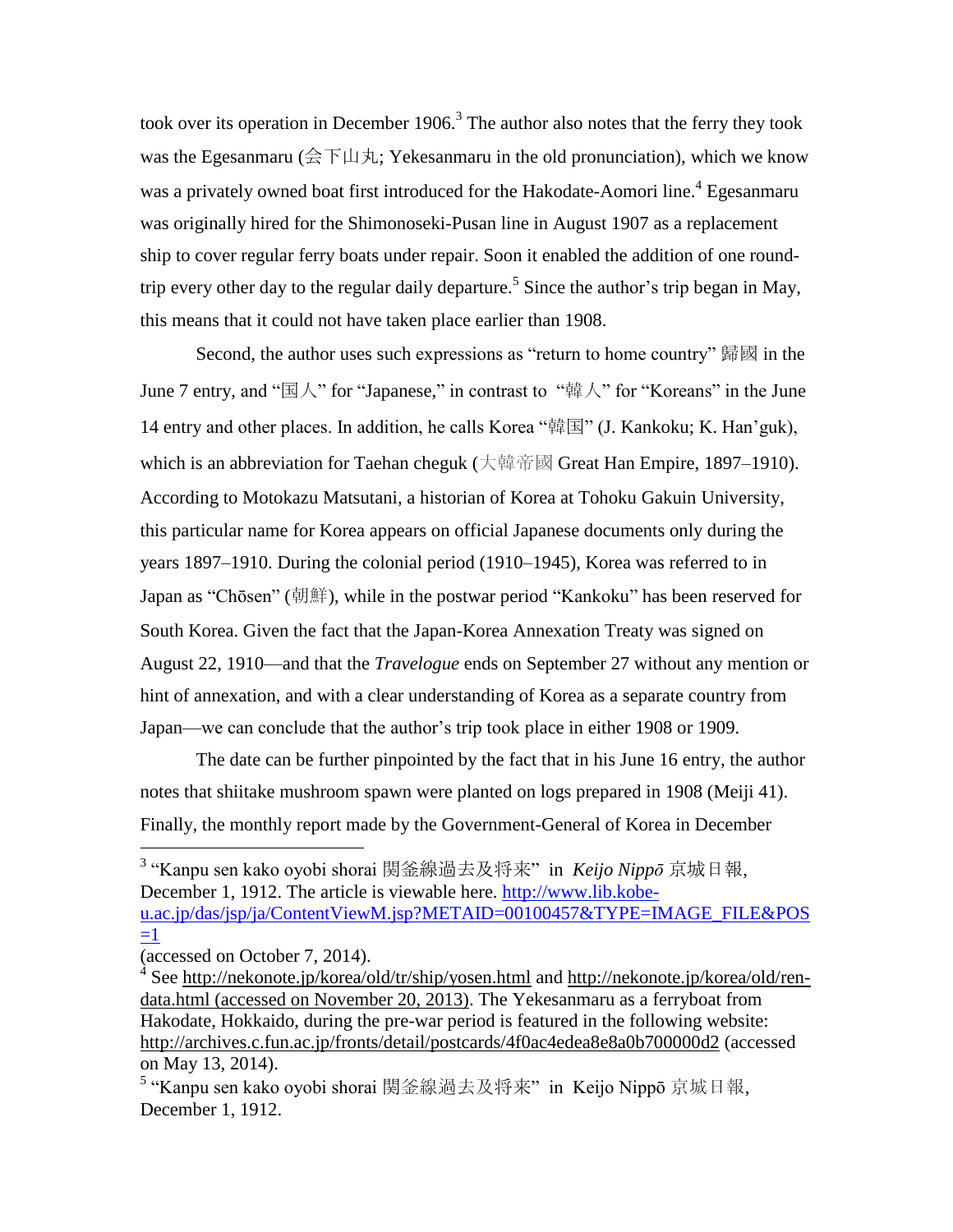1912 mentions that several Japanese businessmen had invested in shiitake cultivation on Cheju Island again in 1909, after the failure of an initial attempt in  $1906$ .<sup>6</sup> Therefore, the *Travelogue* must cover May through September of 1909.

## *P'yogo* in Korea

Although the author-illustrator of the *Travelogue* took the time to tour some scenic parts of the volcanic island of Cheju, which is arguably the most renowned tourist site in present-day Korea for its exotic beauty and subtropical climate, the primary purpose of the trip was to survey and assist in the growing of shiitake mushrooms on Cheju. Koreans as well as Japanese had eaten shiitake mushrooms for many centuries. The Korean name for shiitake mushrooms is P'yogo  $\mathbb{H} \mathbb{L}$ , though in Chosŏn-dynasty (1392–1897) sources it is written with a number of different Chinese characters, such as **[蔴](http://hanja.naver.com/search?query=%E8%98%91)[菰](http://hanja.naver.com/search?query=%E8%98%91), [蔴菇](http://hanja.naver.com/search?query=%E8%98%91)**, 標蒿, 蔈膏, 蔈古, and, most frequently, 票古. The name also appears as 香簟 or 香菇, as Chinese often called the mushroom, and as 椎茸, as the Japanese named it (椎茸 is the name that the term "shiitake" comes from). It also has different names depending on growing season and on quality. The very best shiitake, called *hwago* 花菇, grows slowly in the early spring and thus has a tender and meaty texture, cracked surface, and pungent, earthy smell. Shiitake grown in the spring are in general called *tonggo* 冬菇 and are usually preferred to those grown in summer because the growth rate in a hot climate is rapid, causing the mushrooms to retain more water and subsequently have less taste.<sup>7</sup> The author and his group experimented with shiitake cultivation in the summer months on Cheju, so they probably did not expect to produce top-quality shiitake.

One of the earliest historical records of shiitake mushrooms in Korea comes from a fifteenth-century geographical survey, the *Veritable Records of King Sejong's Geographic Survey* (*Sejong sillok chiriji* 世宗實錄地理志), in which shiitake are

<sup>6</sup> *Chōsen sōtokufu geppō* 朝鮮總督府月報, vol. 2, no. 12 (1912): 66–69.

<sup>&</sup>lt;sup>7</sup> I collected this information from this blog:

[http://navercast.naver.com/contents.nhn?rid=43&contents\\_id=8052](http://navercast.naver.com/contents.nhn?rid=43&contents_id=8052) (accessed on May 26, 2014).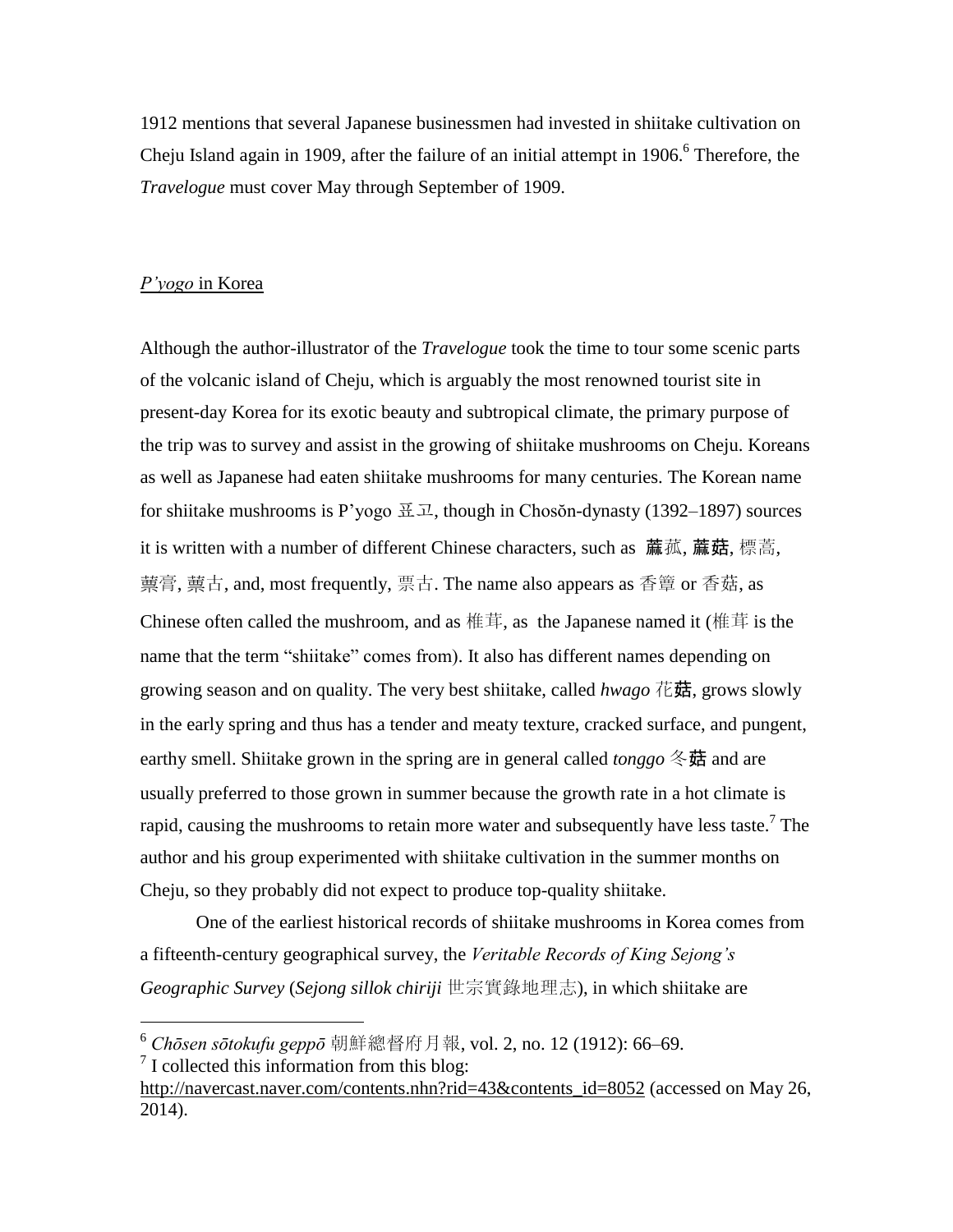recorded as a local tribute tax item of 30 counties—mostly southern and southwestern coastal counties of Kyŏngsang and Chŏlla provinces, as well as all three counties of Cheju Island.<sup>8</sup> Kim Chŏng (金淨 1486–1521), who wrote the "Record of Cheju's Natural Features" (Cheju p'ungt'o rok 濟州風土錄) during his exile to Cheju Island in 1521, mentions that shiitake mushrooms were abundant there,  $\frac{9}{3}$  and Hŏ Kyun (許筠 1569–1618) notes that shiitake produced on Cheju Island were the best.<sup>10</sup> Korea's shiitake mushrooms were one of the well-received tribute items in China.<sup>11</sup> Shiitake were also the best gift item in Seoul as Pak Hae-ch'ang's (朴海昌 1874–?) letter to his father Pak Chu-hyŏn (朴周鉉 1844–1910) in 1905 testifies.<sup>12</sup>

Shiitake mushrooms were also known for their medicinal effects. In *Treasures of Korean Medicine* (*Tongŭi pogam* 東醫寶鑑), compiled by Hŏ Chun (許浚 1546–1615), which is the most cherished traditional Korean medicinal manual in contemporary Korea, the shiitake mushroom is described as follows:

<sup>9</sup> Kim Chŏng, *Ch'ungam sŏnsaengjip* 冲庵先生集, kwŏn 4, Cheju p'ungt'o rok: [http://db.itkc.or.kr/itkcdb/text/nodeViewIframe.jsp?bizName=MM&seojiId=kc\\_mm\\_a11](http://db.itkc.or.kr/itkcdb/text/nodeViewIframe.jsp?bizName=MM&seojiId=kc_mm_a118&gunchaId=av004&muncheId=01&finId=038) [8&gunchaId=av004&muncheId=01&finId=038](http://db.itkc.or.kr/itkcdb/text/nodeViewIframe.jsp?bizName=MM&seojiId=kc_mm_a118&gunchaId=av004&muncheId=01&finId=038) (accessed on May 26, 2014).

 $8$  I conducted a keyword search with search words "Sejong, chiriji, p'yogo 세종 지리지 표고" from the DB of Korean Classics database:

<http://db.itkc.or.kr/index.jsp?bizName=JO> (accessed May 26, 2014). The search produced shiitake mushrooms as a local tribute tax item of 13 counties in Kyŏngsang Province and 14 in Chŏlla Province, plus all three counties of Cheju Island.

<sup>10</sup> Hŏ Kyun, *Sŏngsobubugo* 惺所覆瓿藁, kwŏn 26, sŏlbu 說部 5, tomundaejak 屠門大嚼: [http://db.itkc.or.kr/index.jsp?bizName=MK&url=/itkcdb/text/nodeViewIframe.jsp?bizNa](http://db.itkc.or.kr/index.jsp?bizName=MK&url=/itkcdb/text/nodeViewIframe.jsp?bizName=MK&seojiId=kc_mk_g007&gunchaId=av026&muncheId=01&finId=001&NodeId=&setid=4658384&Pos=0&TotalCount=1&searchUrl=ok) [me=MK&seojiId=kc\\_mk\\_g007&gunchaId=av026&muncheId=01&finId=001&NodeId=](http://db.itkc.or.kr/index.jsp?bizName=MK&url=/itkcdb/text/nodeViewIframe.jsp?bizName=MK&seojiId=kc_mk_g007&gunchaId=av026&muncheId=01&finId=001&NodeId=&setid=4658384&Pos=0&TotalCount=1&searchUrl=ok) [&setid=4658384&Pos=0&TotalCount=1&searchUrl=ok](http://db.itkc.or.kr/index.jsp?bizName=MK&url=/itkcdb/text/nodeViewIframe.jsp?bizName=MK&seojiId=kc_mk_g007&gunchaId=av026&muncheId=01&finId=001&NodeId=&setid=4658384&Pos=0&TotalCount=1&searchUrl=ok) (accessed on May 26, 2014).

<sup>11</sup> *Munjong sillok* 文宗實錄, 1450.10.2.

 $12$  See the following website for the letter:

[http://honam.chonbuk.ac.kr/search/search.jsp?id=11500.](http://honam.chonbuk.ac.kr/search/search.jsp?id=11500) Father and son, who lived in Namwŏn, Chŏlla Province, passed the higher civil service examination in 1883 and 1894, respectively. See Wagner & Song Munkwa Roster of the Chosŏn Dynasty at: [http://www.koreaa2z.com/munkwa/.](http://www.koreaa2z.com/munkwa/)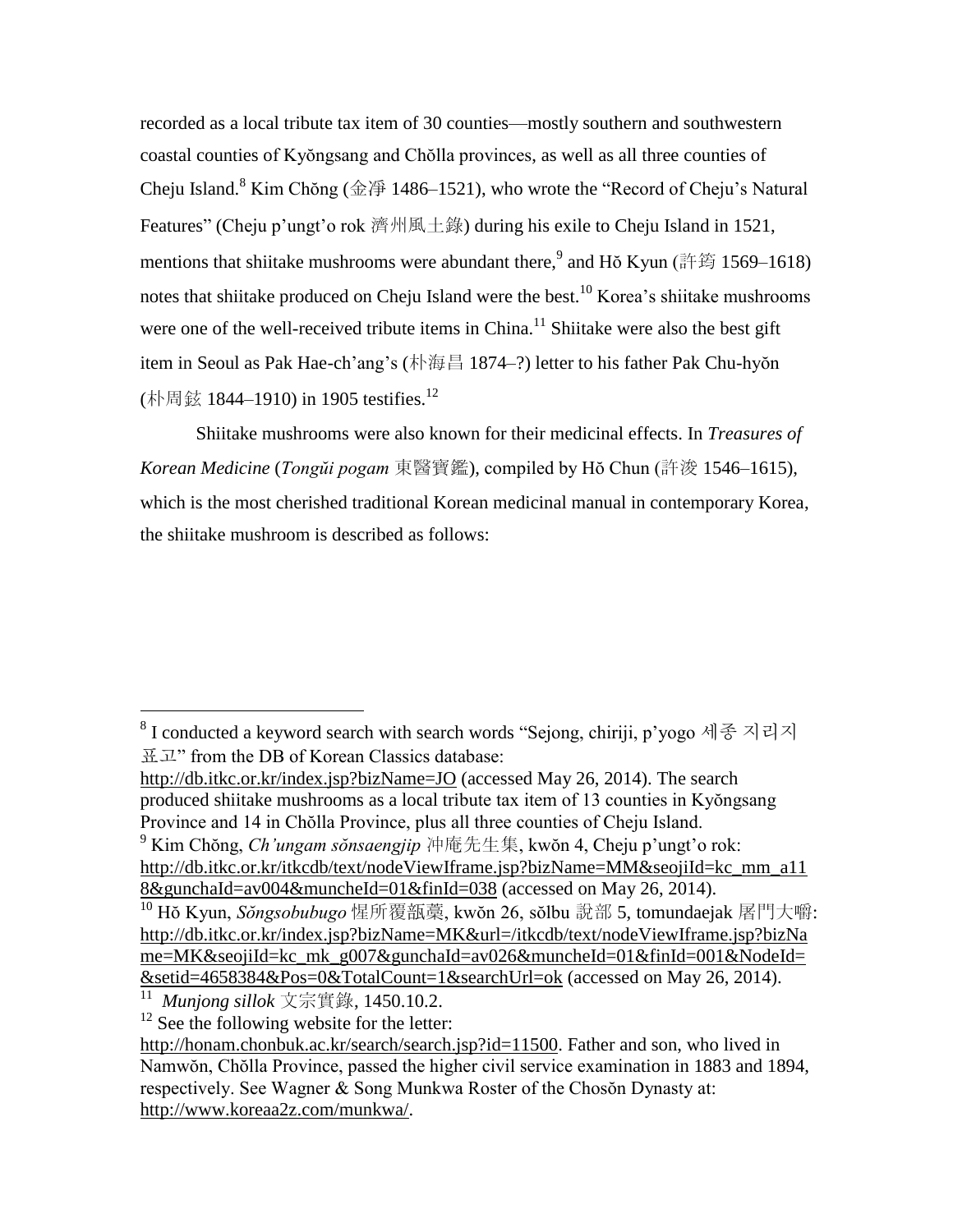It is gentle, with a sweet taste. It does not carry poison. It refreshes people's minds and stimulates the appetite. It stops nausea and diarrhea. It is pungent and tasty.<sup>13</sup>

Probably due to their tastiness, shiitake mushrooms seem to have been a popular cooking ingredient during the Chosŏn dynasty. In *Recipes for Good Taste* (*Ŭmsik timibang* 음식디미방), a late seventeenth-century cookbook written in vernacular Korean by Madam Chang (安東張氏 1598–1680), shiitake are used in at least 10 out of 95 recipes—vegetarian pot stickers, steamed dumplings, boiled dumplings, seafood dumplings, steamed stuffed sea cucumber, cod-skin wraps, ox-foot soup, pomegranateshaped meatball soup, wax-gourd wraps, and stir-fried glass noodles.<sup>14</sup>

During the Chosŏn dynasty, Koreans must have collected naturally growing shiitake mushrooms from the forests, though it is possible that they also cultivated them, for they had information about how to grow them. One of the earliest records that discusses shiitake mushroom cultivation in East Asia is found in the fourteenth-century Chinese *Agricultural Manual* (*Nong shu* 農書), compiled by Wang Zhen ([王](http://search.dangdang.com/?key2=%CD%F5%EC%F5&medium=01&category_path=01.00.00.00.00.00)祯) in 1333. After discussing mushrooms in general, the manual says:

Plant spores in the third month. Gather rotten paper mulberry tree branches and leaves and bury them under the soil. Pour rice water over them to keep them moist. After two to three days, mushrooms appear. There is another method. Spread ripe manure along the furrows. Gather 6- to 7-*cun*-long [1 *cun* is about 3.33 cm] paper mulberry tree branches, and cut them and chop them. Spread them evenly [over the furrows] and cover them with soil in the same way in which vegetables are

<sup>13</sup> Hŏ Chun, *Tongŭi pogam*, glossed and annotated by Yi Nam-gu (Seoul: Pŏbin munhwasa, 2011), 1459.

<sup>14</sup> Andong Chang-ssi, *Ŭmsik timibang* (Taegu: Kyŏngbuk taehakkyo ch'ulp'anbu, 2003), 3, 6, 8, 9, 10, 12, 15, 18, 25, and 28. The cookbook has 146 recipes, of which 51 are for how to brew different kinds of alcoholic drinks. In this seventeenth-century book, "shittake mushroom" (*p'yogo*) is written  $\mathbb{H} \mathbb{Z}$  in vernacular Korean, just as it is in Korea today.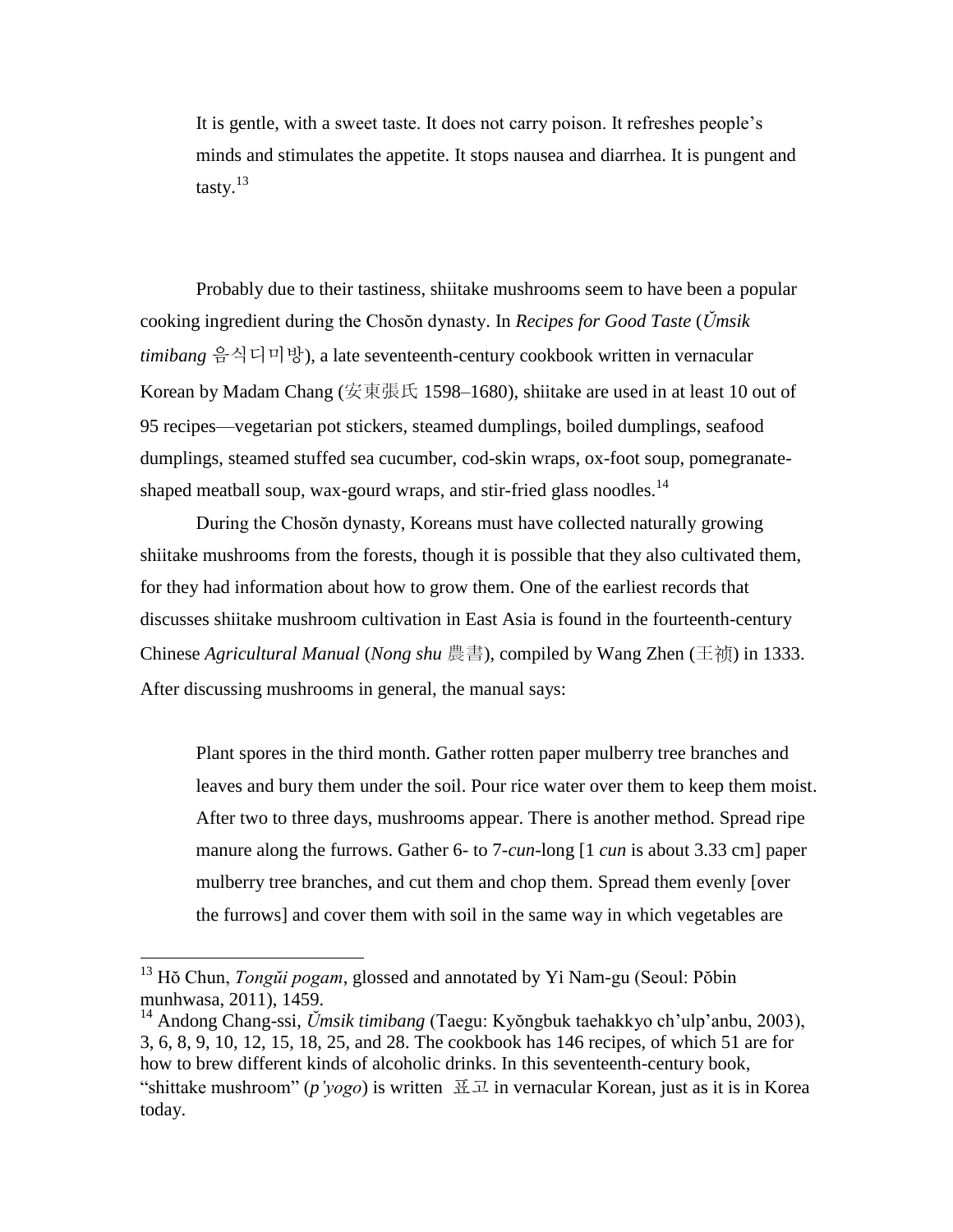grown. Water them daily so that they stay moist. Eat the mushrooms as they grow. They can be regular side dishes.

These days, [people] in the mountains grow shiitake mushrooms, and they use this exact method, but by keeping them in shadowy areas. Select appropriate trees—such as maple, paper mulberry, willow, and the like—and cut them down. Chip the logs with an axe to make holes. Cover and press the surface with soil. [When] logs have rotted more than a year, chop shiitake mushrooms and fill the holes evenly with [the chopped mushroom particles]. Cover them with straw, leaves, and soil. Pour rice water [on them] from time to time. After several months, hit the logs with a club or hammer. This process is called "awakening the shiitake." When the climate becomes steamy and warm after snow and rain, shiitake appear. Although it takes a year to grow, the harvest is very abundant. After the harvest, remaining mycelium is still inside the logs and mushrooms will grow again the next year. Select an appropriate place thereafter to plant new spores every other year. Cook and eat the new harvest when fresh. Its smell is amazing. If dried under the sun, it becomes dried shiitake. Nowadays, poor people of the deep mountains and valleys grow mushrooms instead of plowing [to cultivate grain]. Mushrooms are like a product that Heaven sends down and [they are] profitable.<sup>15</sup>

In 1543, King Chungjong (中宗 r. 1506–1544) had his officials discuss whether this same *Agricultural Manual* should be printed and disseminated to the people, and Sŏng Se-ch'ang (成世昌 1481–1548) subsequently recommended its publication. Though it is uncertain whether or not it was printed, this book must have been known to the Chosŏn people.<sup>16</sup> In fact, Sŏ Ho-su (徐浩修 1736–1799), who compiled the late eighteenth-century *Agricultural Manual of Chosŏn* (*Haedong nongsŏ* 海東農書), regarded Wang Zhen's fourteenth-century *Agricultural Manual* as one of the two

<sup>15</sup> Miao Qiyu 缪启[愉](javascript:open_window(%22http://lms01.harvard.edu:80/F/9NHD31EIB7G654VRVQCQH4J8HXR5Y89A3NTL7999BBS1V7TG17-03485?func=service&doc_number=012189939&line_number=0012&service_type=TAG%22);), *Nong shu yi zhu* [农书译](javascript:open_window(%22http://lms01.harvard.edu:80/F/9NHD31EIB7G654VRVQCQH4J8HXR5Y89A3NTL7999BBS1V7TG17-03487?func=service&doc_number=012189939&line_number=0014&service_type=TAG%22);)注 (Jinan: Qi Lu shu she, 2009), vol. 1: 235–38. Wenjiao Cai assisted me in locating the original excerpt.

<sup>16</sup> *Chungjong sillok* 中宗實錄, 1543.11.5 and 1543.11.6.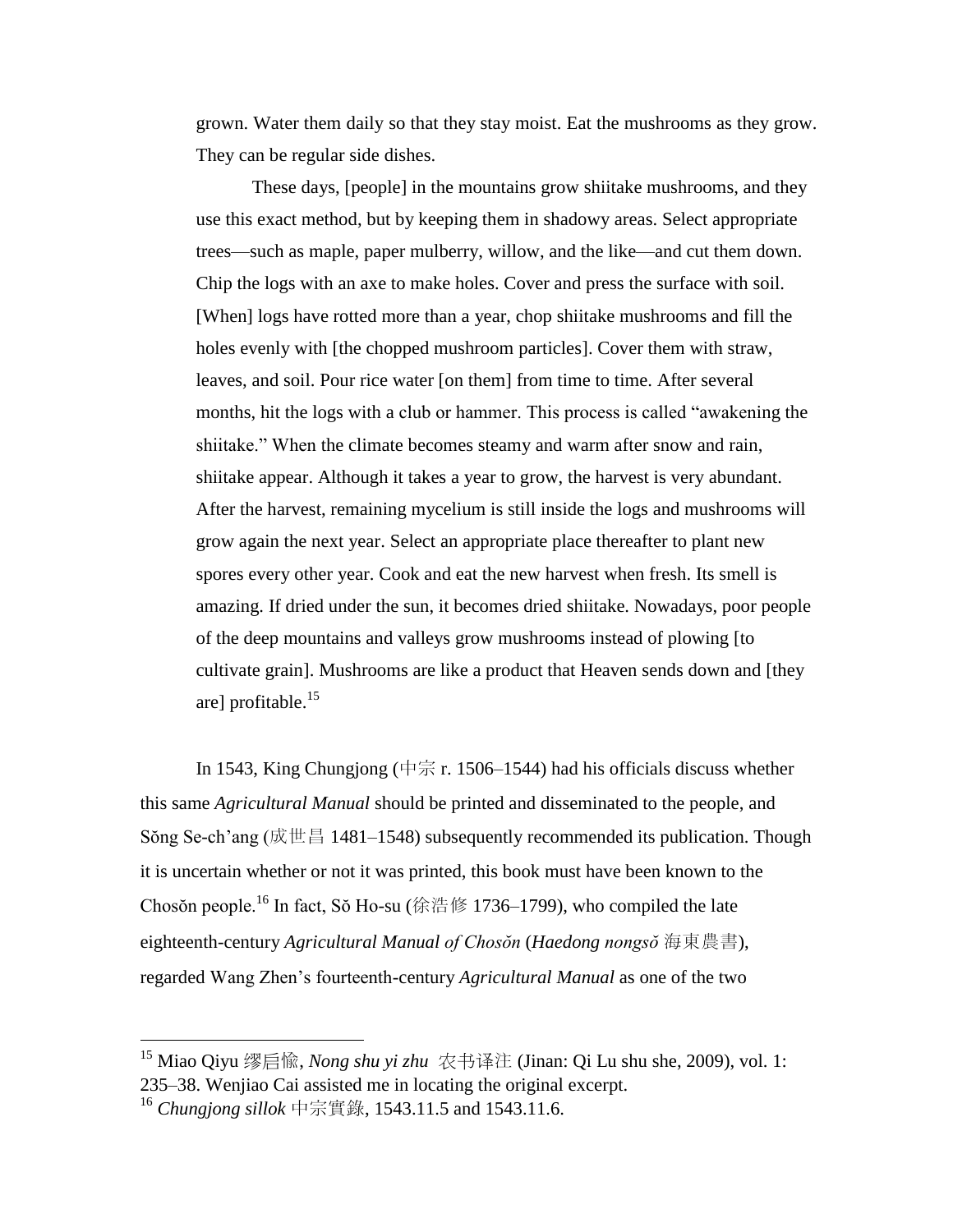"masterpieces of agricultural manuals" of China.<sup>17</sup> In 1766, *Farm Management, an Augmented Edition* (*Chŭngbo sallim kyŏngje* 增補山林經濟) was compiled by Yu Chung-nim (柳重臨 1705–1771),<sup>18</sup> and it contains entries on shiitake mushrooms and their cultivation that are similar to those in Wang Zhen's *Agricultural Manual*. These entries make it clear that the knowledge to grow mushrooms was available in Korea, though we do not know whether they were in fact cultivated there during the late Chosŏn period, and if so, how extensively. In its entry entitled "Shiitake Mushroom," the eighteenth-century *Farm Management* manual says:<sup>19</sup>

- It grows in the southern coastal region. There is no particular tree on which shiitake can grow. Sometimes, cut such trees [that grow shiitake] and place them in the shadow. Wait until the sixth or seventh month and cover them with rotten straw. Water them to keep them moist all the time. Then shiitake mushrooms appear. Some people say, "Shiitake easily appear if [people] pound the logs with the head of an axe from time to time."
- It is very pungent and tasty. It refreshes people's minds and stimulates the appetite.

In the entry "How to Grow Shiitake Mushrooms," it says:  $20$ 

<sup>17</sup> Cited in Kim Yong-sŏp 金容燮, *Chosŏn hugi nonghaksa yŏn'gu*  朝鮮後期農學史硏究 (Seoul: Ilchogak, 1988), 330.

<sup>18</sup> The original *Farm Management* (*Sallim kyŏngje* 山林經濟) was compiled by Hong Man-sŏn (洪萬選 1643–1715).

 $19$  In this manual "shiitake mushroom" is written [蔴](http://hanja.naver.com/search?query=%E8%98%91)[菰](http://hanja.naver.com/search?query=%E8%98%91) in Chinese, followed by the Korean gloss 포고, which must be a variant spelling of *p'yogo* 표고. Yu Chung-nim, *Chŭngbo sallim kyŏngje* (Suwŏn: Nongch'on chinhŭngch'ŏng, 2003), II: 499. The methods for growing mushrooms in this book are similar to the ones introduced in the *Nong shu*, but not exactly identical. It seems that the author had information from the *Nong shu* and had made slight adjustments on his own to fit to Korean forest environment. <sup>20</sup> Yu Chung-nim, *Chŭngbo sallim kyŏngje*, II: 499–500.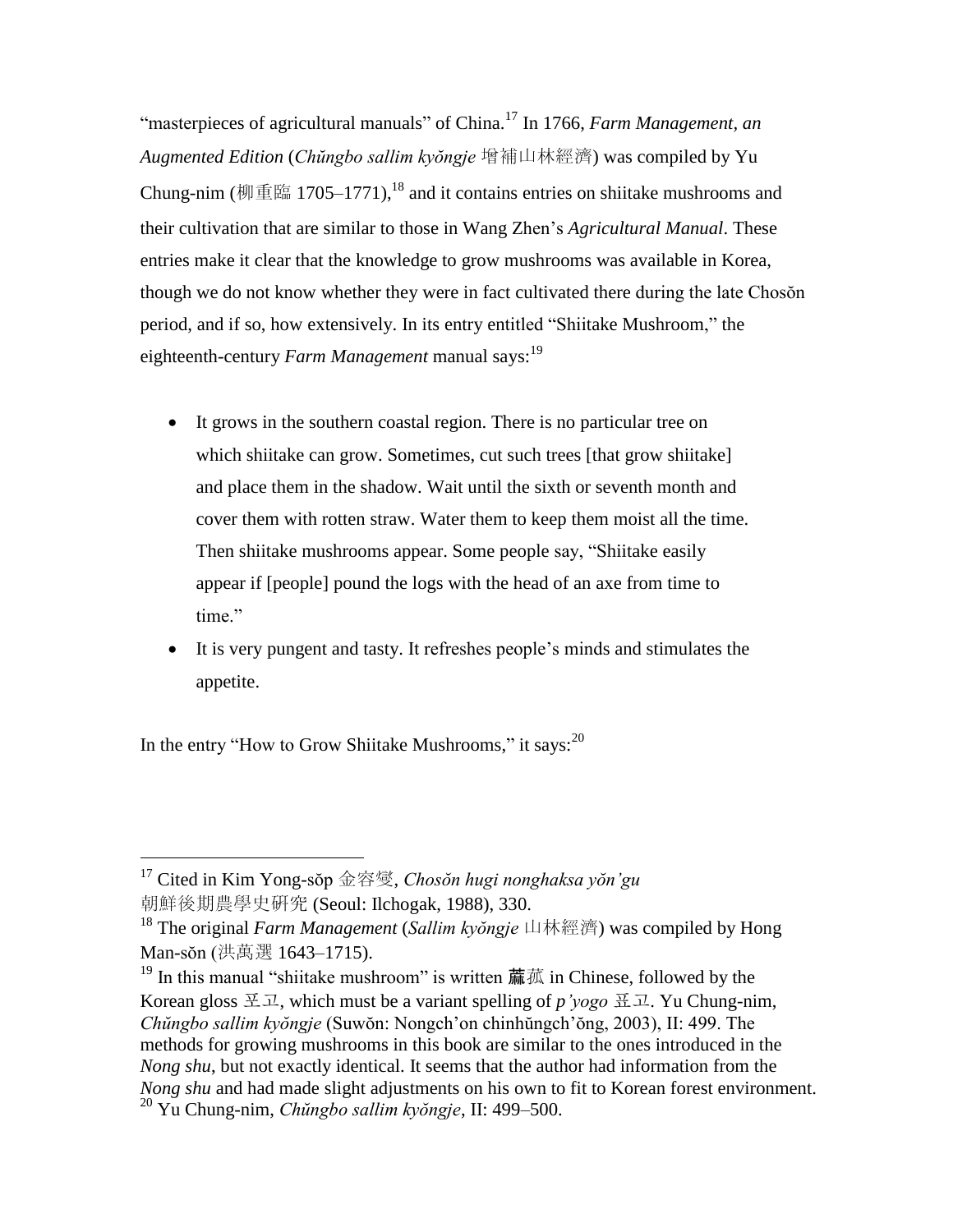- The following five kinds of trees—elm, willow, mulberry, locust, and paper mulberry tree—allow mushrooms to grow. Spread porridge—made of grain over these tree logs and cover them with grass, and then mushrooms will grow.
- Collect rotten trees and leaves and cover them with soil. Keep them moist with rice water—waste water after washing rice—for two to three days. Then mushrooms appear. Rotten trees do not harm people from the beginning.
- There is another method. Spread ripe manure along the furrows. Gather 5- to 6*ch'i*-long [1 *ch'i* is about 3 cm] rotten tree branches, and cut them and chop them. Spread them evenly over the furrows and cover them with soil in the same way in which vegetables are grown. Water them so that they stay moist. At first, when small mushrooms grow, cut them off. The next morning, mushrooms appear again; then, cut them off again. Those growing after removing three times are very big. Collect and eat them. They are most delicious.
- Those growing from pine trees, nettle trees, and oak trees are not poisonous. Yet those growing from maple trees, if eaten, could cause people to be unable to stop laughing and ultimately die.
- In general, those summer-growing mushrooms that do not have any patterns on the bottom part when viewed from underneath are extremely poisonous and thus kill people. Even if they are not poisonous, they harm people.

## Shiitake in Japan

 $\overline{a}$ 

One of the earliest references to shiitake in Japan comes from the thirteenth century.<sup>21</sup> Dōgen (道元 1200–1253), the Japanese Buddhist monk who founded the Sōtō Zen sect (曹洞宗), documented the following episode in his *Lessons on Kitchen Duty* (*Tenzo*   $k$ *yōkun* 典座教訓) in 1237.<sup>22</sup> When he traveled to China to study Zen in 1223, Dōgen

 $21$  This section on the history of the cultivation of shiitake in Japan was written primarily by Kuniko Yamada McVey. I include it in this essay with her generous permission. <sup>22</sup> Dōgen, *Dōgen Zenji zenshū 2* 道元禅師全集 第 2 巻, edited by Ōkubo Dōshū 大久保 道舟 (Tokyo: Chikuma shobō, 1970), 298. Dōgen's *Tenzo kyōkun* is included in Zen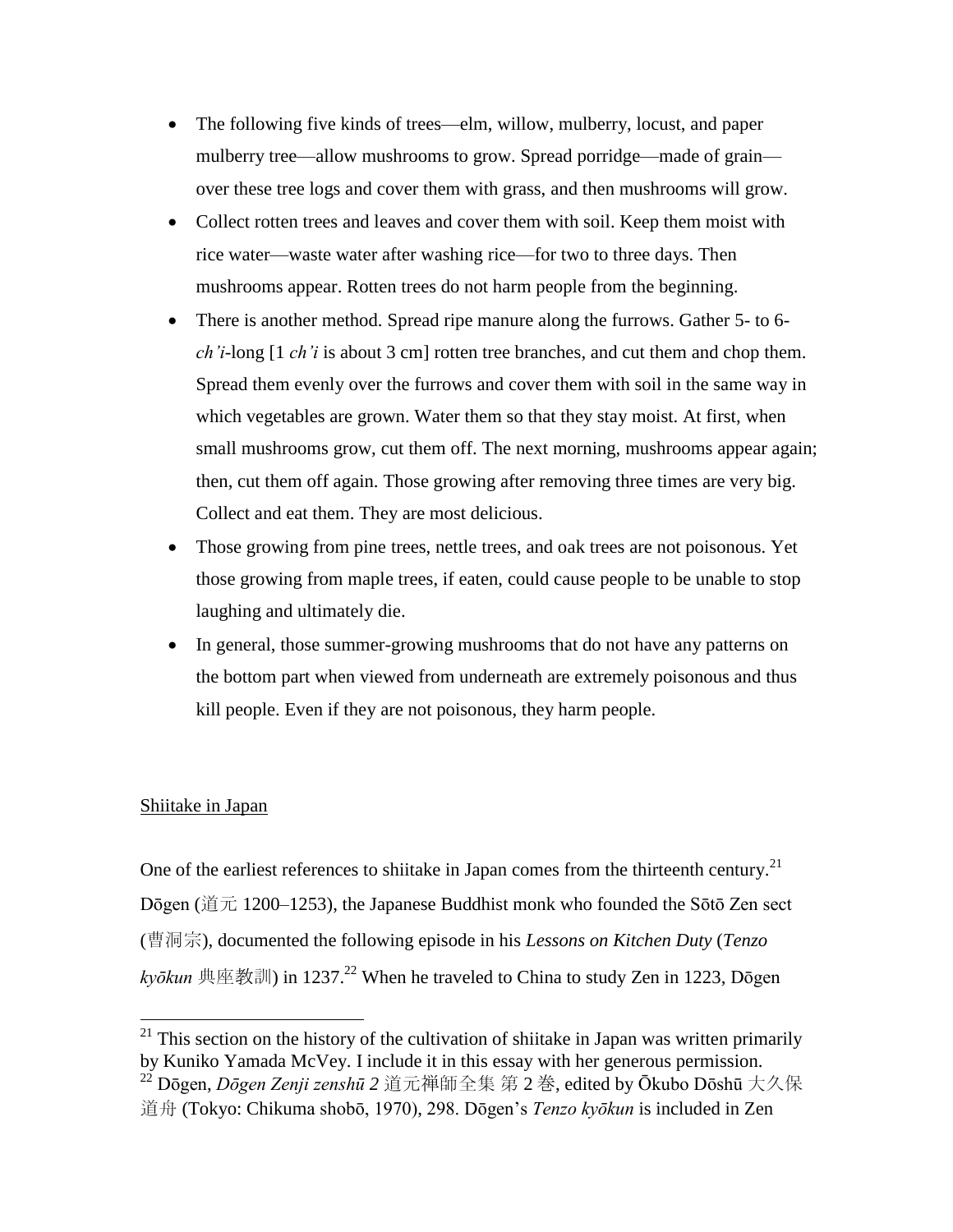remained for the first few weeks on board ship in the port of Ningbo, near King Asoka Monastery, one of the most important Zen temples in China. On the fourth day of the fifth lunar month, Dōgen met an old Chinese monk who was visiting the ship to buy Japanese dried shiitake for a special occasion the next day at his Zen temple. The old monk's devotion to his cooking responsibilities deeply impressed Dōgen. Japanese dried shiitake was one of the popular export goods to China at the time.

Later references to shiitake begin to appear in Japanese temple documents in the early fifteenth century, also in the context of cooking, while consumption by upper-class households was slowly growing as well. For example, shiitake are found in several entries in the fifteenth-century archives of Daitokuji (大徳寺), a Zen temple in Kyoto.<sup>23</sup> In the sixteenth century, shiitake appear in documents recording the menus of tea ceremonies and other special occasions held by the ruling class. Tea masters such as Tsuda Sōgyu (津田宗及 ?–1591), Sen Rikyu (千利休 1522–1591), and Imai Sōkyu (今 井宗久 1520–1593) used shiitake in their highly formal events. The banquet in 1595 hosted by Tokugawa Ieyasu (徳川家康 1543–1616) for Toyotomi Hideyoshi (豊臣秀吉 1537–1598), then the ruler of Japan, included a shiitake dish as well.<sup>24</sup> These documents suggest that shiitake were rare and were treasured by the elites.

References to the cultivation of shiitake begin to appear in early seventeenthcentury documents, with the Miyazaki and Wakayama regions being well known for producing high-quality shiitake. Miyazaki Yasusada (宮崎安貞 1623–1697), an agricultural scholar, included methods of cultivating shiitake in the fifth volume of his famous *Complete Collection on Agriculture* (*Nōgyō zensho* 農業全書) in 1697. The oldest book specializing in shiitake cultivation, *Onkosai's Essay on Five Positive Signs* (*Onkosai go zuihen* 温故斎五端篇), was written by Satō Shigehiro (佐藤成裕 1762–

Master Dōgen and Kōshō Uchiyama, *Refining your Life: From the Zen Kitchen to Enlightenment*, translated by Thomas Wright (New York and Tokyo: Weatherhill, 1983). 23 *Daitokuji Shinjuan monjo* 大徳寺真珠庵文書, in *Dai Nihon Komonjo Iewake 17* 大日 本古文書 家わけ第十七, edited by Tōkyō daigaku shiryo hensanjo (Tokyo: Tōkyō daigaku shuppankai, 1970), vols. 1 and 8, documents 1, 3, 6, and 1104. <sup>24</sup> "Bunroku 4-nen onariki 文禄四年御成記," in *Shinko Gunsho Ruiju Buke-bu* 409 新校

 $\overline{a}$ 

群書類従 武家部 巻第四百九 (Tokyo: Naigai shoseki, 1940), vol. 17: 637–640.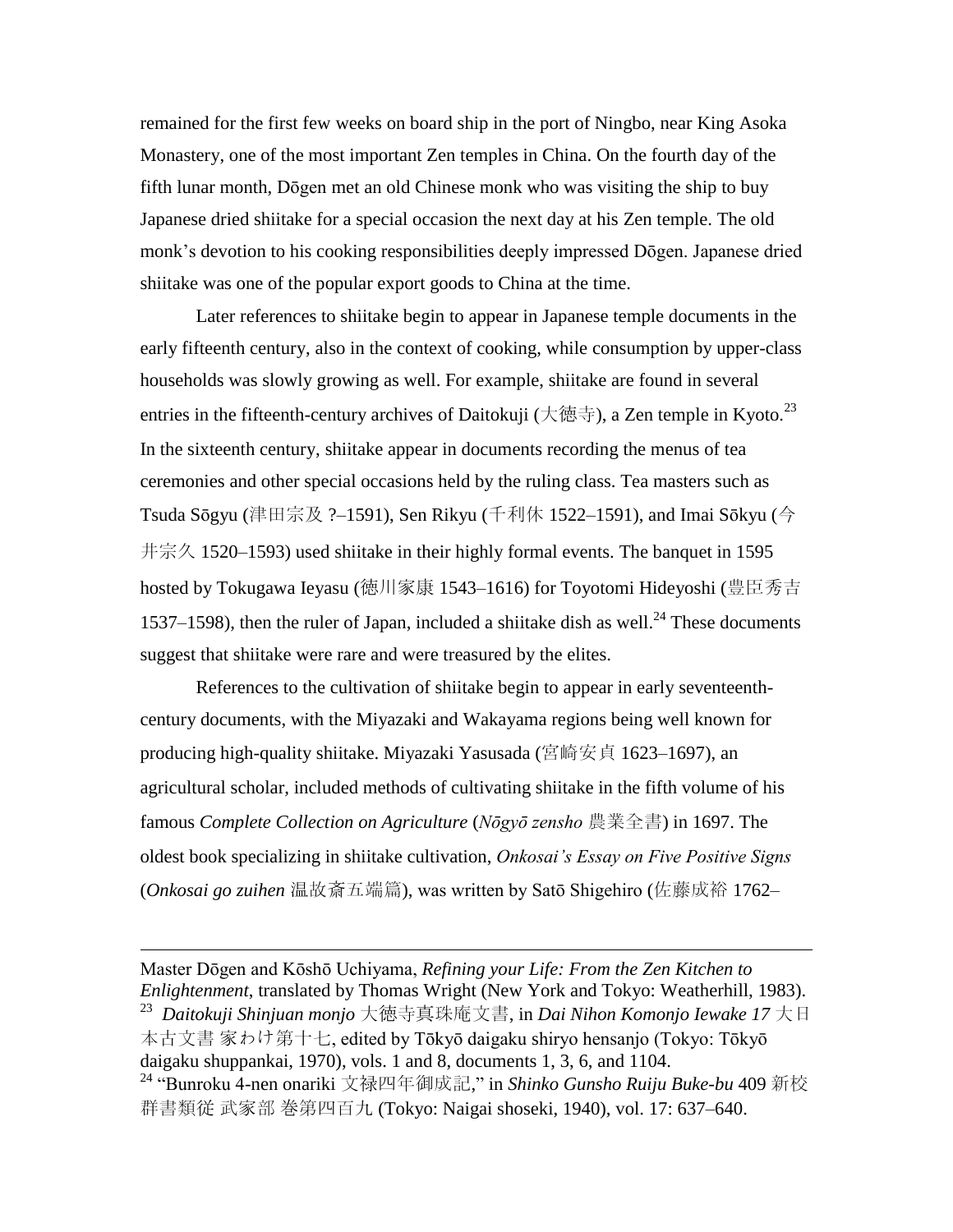1848) in 1796.<sup>25</sup> Satō included topics such as how to select logs, management of spores, and drying shiitake with fire. Satō was invited by several domains to teach his method of cultivating shiitake as a way to improve their fiscal condition. As a botanist, Satō left a hand-colored manuscript called *Onkosai's Mushroom Catalogue* (*Onkosai kinbu* 温故斎 菌譜) as well. $^{26}$ 

The early Edo-period (1603–1868) cookbook *Tales of Cooking* (*Ryōri monogatari* 料理物語), dated 1643, includes instructions on how to use dried shiitake.<sup>27</sup> *Night Tales of Kasshi* (*Kasshi yawa* 甲子夜話)—278 volumes of essays written by Matsura Seizan (松浦静山 1760–1841), the lord of Hirado domain, covering a wide range of topics—has five entries in which shiitake are mentioned, including the menu of a banquet at which he hosted Russian envoys sent by Catherine the Great in 1793.<sup>28</sup> Major Edo-period references such as the *Illustrated Sino-Japanese Encyclopedia* (*Wakan sansei zue* 和漢三 才図会, 1712)<sup>29</sup> and *Encyclopedia of Japanese Diet* (*Honchō shokkan* 本朝食鑑, 1697)<sup>30</sup> include a description of shiitake. Swedish Botanist Carl Peter Thunberg's *Flora Japonica*  $(1784)$  has an entry for shiitake as well.<sup>31</sup>

During the Meiji period (1868–1911), cultivation methods were gradually improved and modernized by incorporating scientific understanding. Umebara Kanjū's (梅原寛重 1843–1911) *Promoting Agriculture Series: Self-Guided Methods for Shiitake Cultivation* (*Kannō sōsho shiitake seizō hitori annai* 勧農叢書椎茸製造独案内, 1887) is

 $25$  The National Diet Library of Japan has digitized the entire manuscript by Satō Shigehiro, and it can be viewed at: http://dl.ndl.go.jp/info:ndljp/pid/2536397?\_lang=en (accessed on September 9, 2014).

 $^{26}$  The manuscript, digitized by the National Diet Library of Japan, can be viewed at: http://dl.ndl.go.jp/info:ndljp/pid/2536493?\_lang=en (accessed on September 9, 2014).

<sup>27</sup> *Ryōri Monogatari* 料理物語, in *Edo jidai ryōribon shūsei* 1 江戸時代料理本集成 第 1 巻 (Kyoto: Rinsen shoten, 1978), 36.

<sup>28</sup> Matsura Seizan 松浦静山, *Kasshi yawa* 甲子夜話続篇一, in Tōyō bunko 360 (Tokyo: Heibonsha, 1979), 236–238.

<sup>29</sup> Terashima Ryoan 寺島良安, *Wakan sansei zue* 和漢三才図会 (Tokyo : Yoshikawa kōbunkan, 1906), 1420.

<sup>30</sup> Ono Hitsudai 小野必大, *Honchō shokkan* 本朝食鑑, in *Shokumotsu honzō Taisei* 9 食 物本草大成 第 9 巻 (Kyoto: Rinsen shoten, 1980), 296.

<sup>31</sup> See "sitaki," under Fungi Agaricus in Caroli Petri Thvnberg, *Flora Japonica* (Lipsiae: In bibliopolio I.G. Mülleriano, 1784), 347.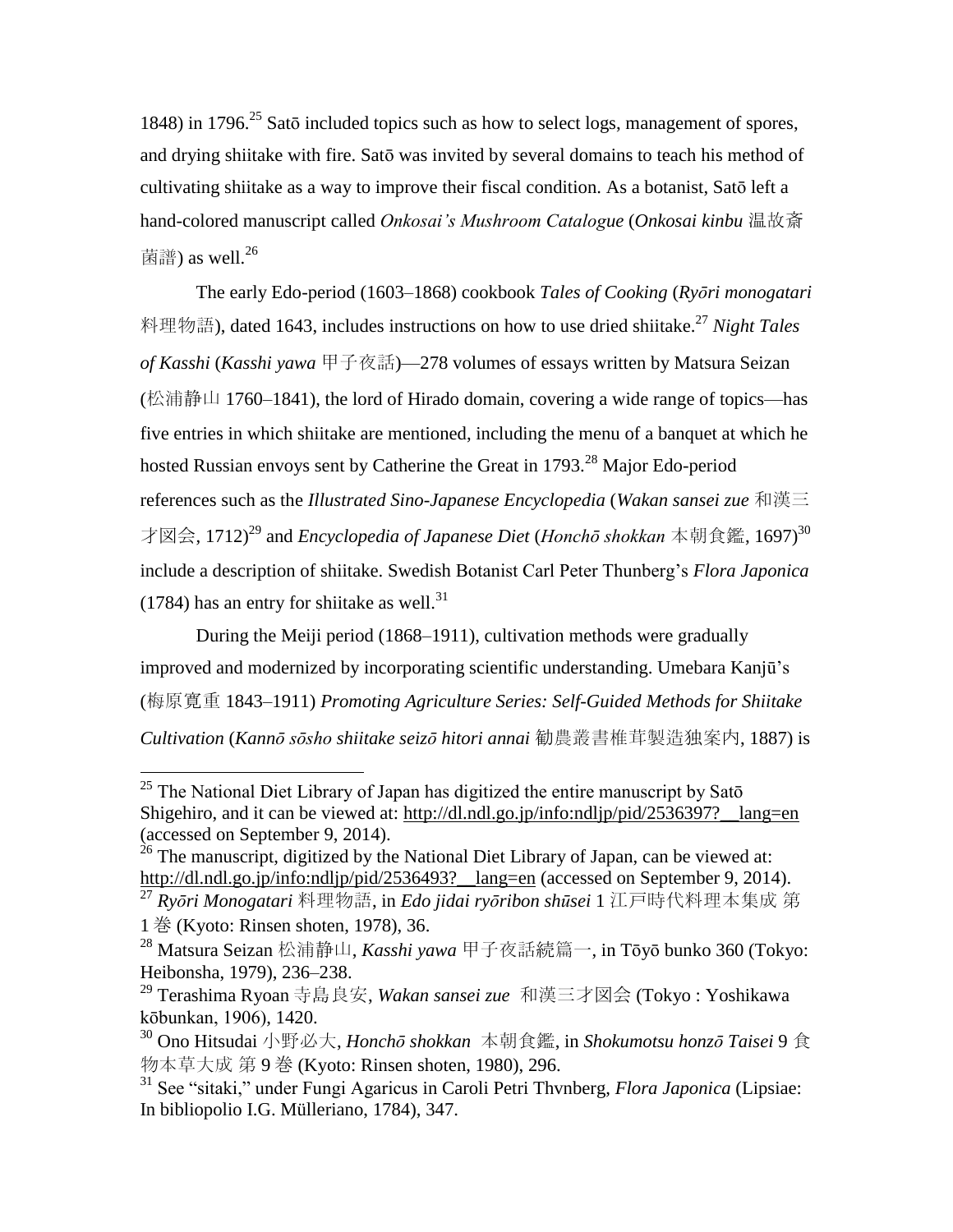the earliest book of its kind.<sup>32</sup> As the title suggests, it is a self-learning guide for shiitake production as a part of the series promoting agriculture. Mimura Shōzaburo's (三村鐘三 郎 1869–1935) *A Summary of Artificial Germination Method for Growing Shiitake* (*Jinkō hashu shiitake saibaihō taiyō* 人工播種椎茸栽培法大要, 1909) introduces a scientific method of artificial germination.<sup>33</sup> Mimura's method helped establish artificial shiitake cultivation while also improving its productivity in the early twentieth century.<sup>34</sup>

The National Diet Library (NDL) of Japan houses 45 books on shiitake cultivation published between 1868 and 1920; in the same period, 64 journal articles on shiitake are found in NDL holdings.<sup>35</sup> Most books and articles are for practitioners, but some are scholarly. Such a large number of publications suggest a rather high interest in efficient cultivation of shiitake. A keyword search for "shiitake" in the Japanese daily newspaper *Asahi shinbun* (朝日新聞) between 1879 and 1920 yielded 125 articles and advertisements, most of which were agriculture- and trade-related. NDL even holds a popular music recording disk entitled "Shiitake Song" (*Shiitake ondo* 椎茸音頭), issued by Columbia Record Company in 1900.

These publications may have stimulated the entrepreneurial spirit of many Japanese at the time, including the *Travelogue* author's main companion, Mr. Fujita Kanjirō, a businessman from Ehime Prefecture. According to Takenaka Yō (竹中要), a botanist who visited Cheju Island in 1933 for his research, the success of the shiitake cultivation business on Cheju brought many Japanese to the island following Mr. Fujita Kanjirō's pioneering move in 1906, while more than 30,000 islanders went to Japan.<sup>36</sup> Shiitake had been listed as a main Japanese export product ever since the first national statistics were prepared in 1874. In 1874, 525,000 *kin* (1 *kin*  $\overline{r} = 0.6$  kg) of shiitake were

 $32$  The National Diet Library of Japan has digitized this book and made it publicly available here:<http://dl.ndl.go.jp/info:ndljp/pid/842263> (accessed on September 9, 2014). <sup>33</sup> Ibid.<http://dl.ndl.go.jp/info:ndljp/pid/842315> (accessed on September 9, 2014).

 $34$  Mimura's long article "Shiitake shushi saibaihō" 椎茸種子栽培法 (How to produce shiitake spores) was carried in the major daily newspaper *Asahi shinbun* on March 9, 1908.

<sup>&</sup>lt;sup>35</sup> Search was conducted on June 30, 2014.

<sup>36</sup> Takenaka Yō 竹中要, "Somei Yoshino Sakura no gensanchi ni tsuite 染井吉野桜の原 産地に就て," in *Shiseki meisho tennen kinennbutsu* 史跡名勝天然記念物, vol. 11, no. 1 (1936): 27–34.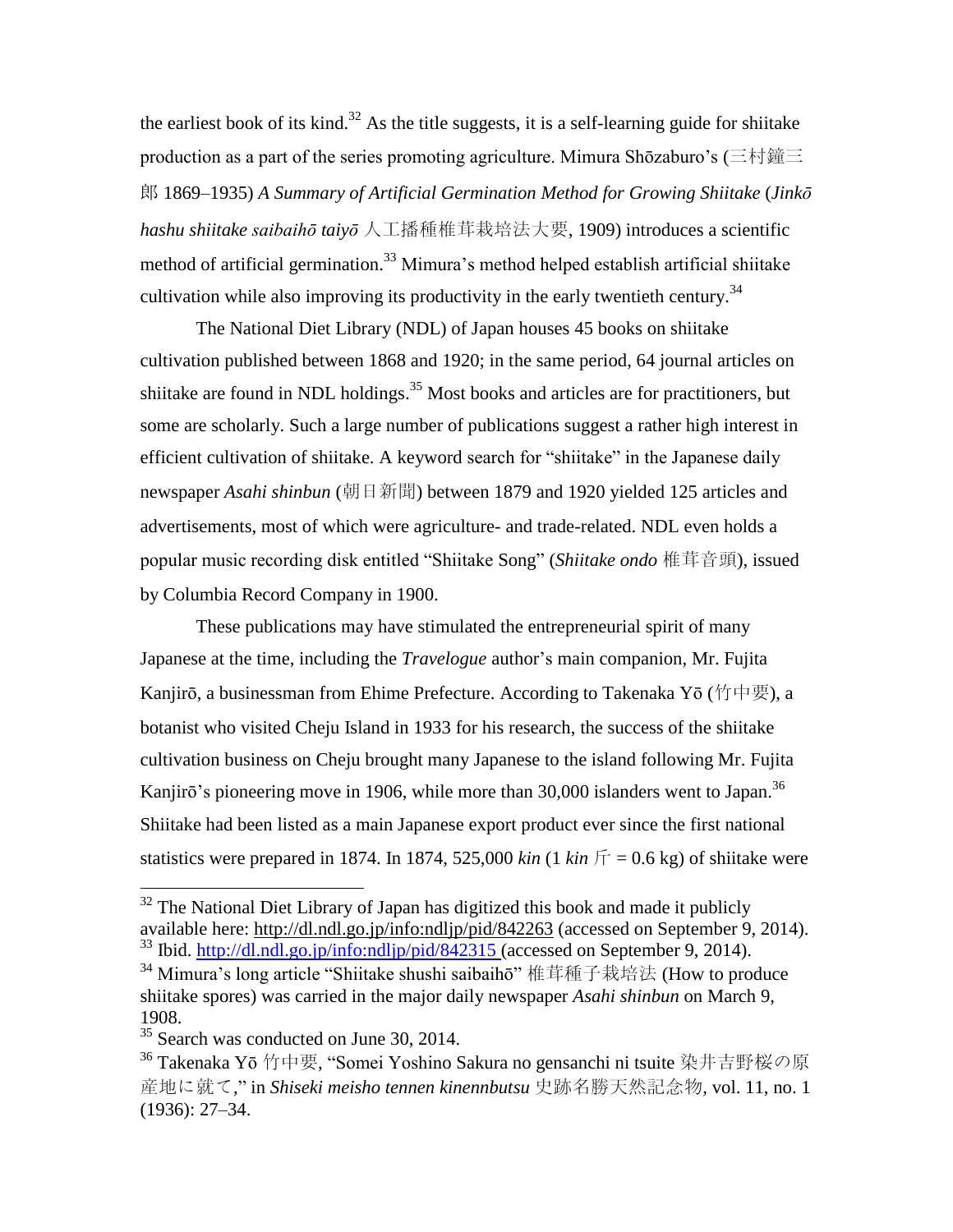exported, valued at 214,000 yen; in 1875, 625 *kin*, valued at 250,000 yen; in 1876, 851 *kin*, valued at 355,000 yen; in 1877, 878 *kin*, valued at 329,000 yen; and in 1880, 1,243,000 *kin* were exported, valued at 340,000 yen.<sup>37</sup> According to the English publication on commerce and industry published by the Japanese government in 1893, "shiitake" was a class 3 export commodity, and in 1887–1891, 98 percent of the shiitake that Japan exported went to China and Hong Kong.<sup>38</sup> In 1891, shiitake was the nineteenth highest-value exported commodity (at 156,226 yen), out of total exports valued at 49,185,511 yen.<sup>39</sup> The earliest statistics on shiitake production are from 1905, with 1,606,655 *kin* produced, valued at 858,244 yen; this had grown 150 percent by 1916, when 2,412,311 *kin* were produced, valued at 1,798,093 yen.<sup>40</sup> Shiitake indeed played a critical economic role in late nineteenth- and early twentieth-century Japan.

## Shiitake Business Opportunities in Korea for Japanese

One of the earliest Korean sources that reveals Japanese business interests in shiitake cultivation in Korea is the monopoly licensing contract granted by Korea's Emperor Kojong on January 15, 1905. According to the botanist Takenaka Yō, Fujita Kanjirō, the *Travelogue* author's businessman-companion, had started a shiitake plantation on Cheju Island after presumably obtaining a ten-year license from the Korean government in 1905, and this was the beginning of shiitake production on the island.<sup>41</sup> The contract permitted Japanese to grow and sell shiitake in various local areas in Korea, although it seems that this contract had become void, as discussed below.

<sup>37</sup> *Nihon teikoku tōkei nenkan* 1 日本帝國統計年鑑 第 1 回 (Tokyo: Tōkei Kyōkai, 1882), 299.

<sup>&</sup>lt;sup>38</sup> Bureau of Commerce and Industry, Department of Agriculture and Commerce, *General View of Commerce & Industry in the Empire of Japan* (Tokyo: M. Ōnuki, 1893), 119.

<sup>39</sup> Ibid., 14–15.

<sup>40</sup> Tōa keizai chōsakyoku 東亜経済調査局, *Shiitake no seisan to yushutsu jijō* 椎茸の生 産と輸出事情 (Tokyo: Tōa Keizai chōsakyoku, 1931), 34–35.

<sup>41</sup> Takenaka Yō, "Somei Yoshino Sakura no gensanchi ni tsuite," 27–34.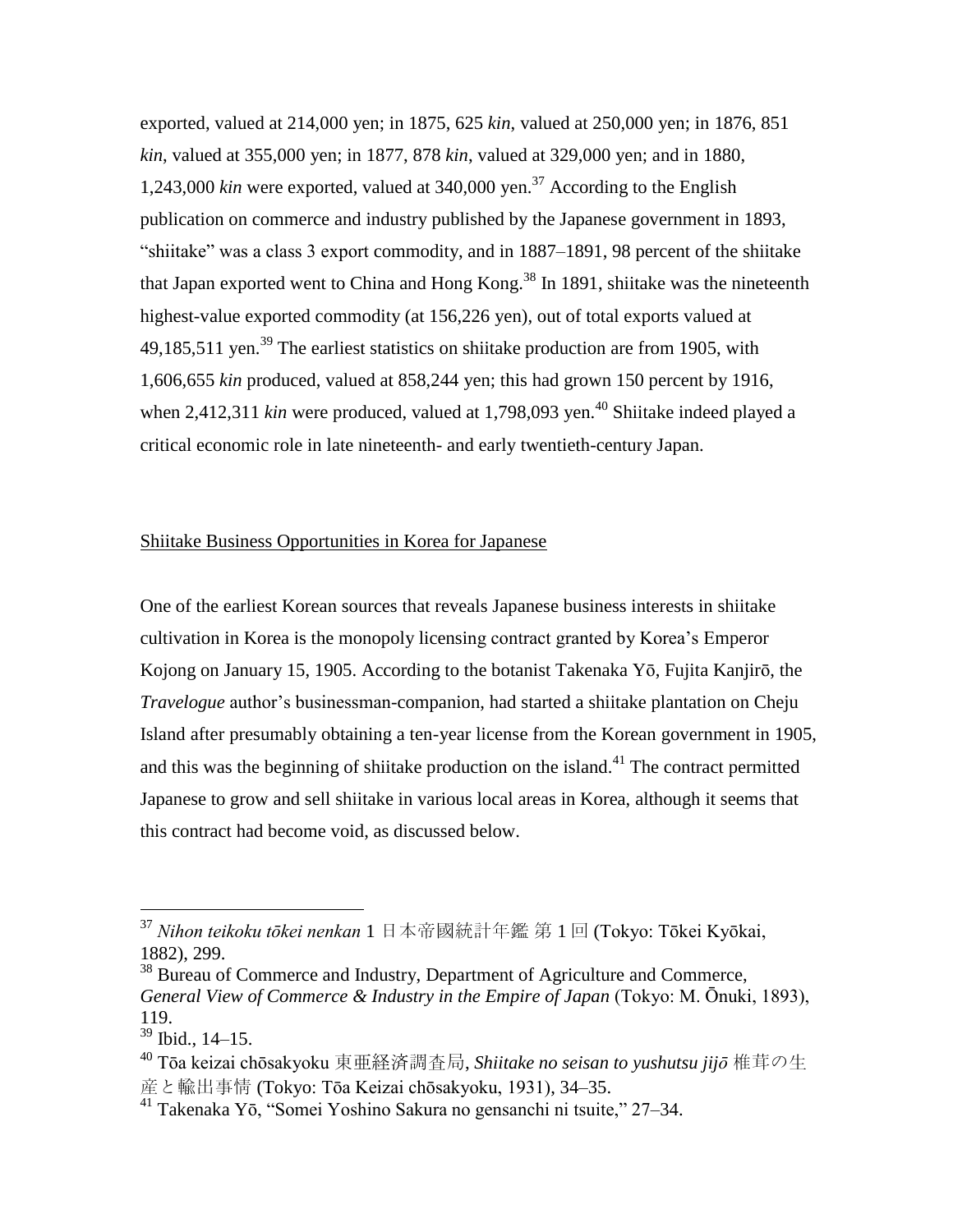The text of the 1905 contract first of all declares that all matters concerning the cultivation and sale of shiitake mushrooms everywhere within the Korean Empire belong to Korea's Imperial Household. The contract was reportedly written up in collaboration between Yi Se-jik (李世稙 1860?–?) on behalf of Korea's emperor and four Japanese representatives of the Japan-Korea Friends Association (Nikkan Dōshi Kumiai 日韓同志組合), and was signed by Acting Minister Yi Chae-gŭk (李載克 1864–?) of the Ministry of Imperial Household (Kungnaebu 宮內府).<sup>42</sup> The content of its thirteen articles is as follows: 43

- 1. The exclusive right to grow and sell shiitake mushrooms in various places is granted to the representatives of the Japan-Korea Friends Association (JKFS).
- 2. The representatives of the JKFS shall supply the necessary capital to carry out the aforementioned business.
- 3. The Emperor of the Korean Empire shall dispatch ten or fewer officials to supervise the business, and also to review all the accounting books at the end of the year. Three or fewer among those ten shall be invited from foreign nationals.
- 4. In cases in which those representatives of the JKFS, after calculating the best timing, request an imperial announcement in regard to this, the Emperor of the

<sup>&</sup>lt;sup>42</sup> Yi Se-jik was also known as Yi Il-jik (李逸稙). He was responsible for plotting the assassination of Kim Ok-kyun (金玉均 1851–1894), one of the leaders of the failed coup of 1884, in 1894 in Shanghai. He frequently appears in Korea's official documents as well as Japanese diplomatic documents from 1892 to 1907 as someone who seems to have earned great trust from Emperor Kojong. The monopoly licensing contract on shiitake mushrooms was one of 23 similar contracts made between the same parties in January 1905. Not much is known about the Japan-Korea Friends Association. The four Japanese representatives of the Association mentioned were Oshikawa Masayoshi (押川方義), Matsumoto Buhei (松本武平), Moribe Torahisa (or Moribe Inju 毛利部寅壽), and Iwamoto Yoshiharu (巖本善治). For an in-depth study of Yi Sejik, see Sun Joo Kim, "Yi Se-jik (Yi Il-jik) ŭi hwaltong ŭl t'onghaesŏ pon Taehan chegukki chŏngch'I wa oegyo 이세직(이일직)의 활동을 통해서 본 대한제국기 정치와 외교," *Yŏksa wa hyŏlsil* 역사와현실 99 (2016).

<sup>43</sup> *Chuhan ilbon kongsagwan kirok* 25, 6 Han'guk hwangje milch'ik kŭp kyeyak, (36) Han'gungnae kak chibang ch'ui chaebae p'anmaegwŏn t'ŭkhŏ kyeyaksŏ 駐韓日本公使館記錄 25 권, 六. 韓國皇帝密勅及契約, (36) 韓國內 各地方 椎茸栽培 販賣權特許契約書: [http://db.history.go.kr/item/level.do?levelId=jh\\_025\\_0060\\_0360.](http://db.history.go.kr/item/level.do?levelId=jh_025_0060_0360)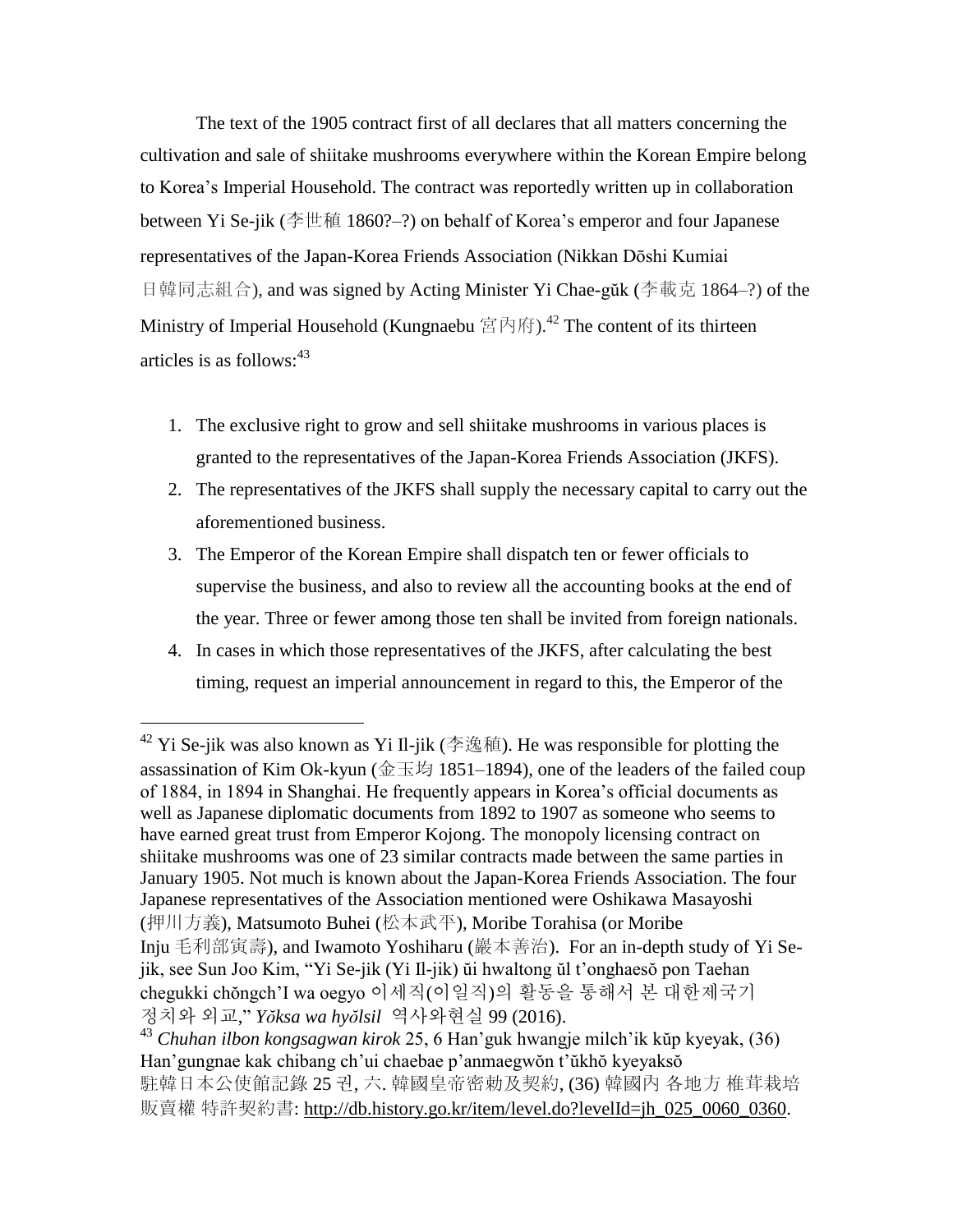Korean Empire shall make an announcement of this contract to the public so as to provide various accommodations for the accomplishment of this business.

- 5. Only the representatives of the JKFS shall select and hire those people who will carry out this business.
- 6. The yearly gross income, less the expenses specified in Article Two, is the net profit. Twenty percent of the net profit shall be submitted to the Imperial Household and the remaining 80 percent shall be given to the JKFS. However, [such taxes shall be levied] only from the fourth year after each business site is opened.
- 7. The representatives of the JKFS shall contribute 50,000 yen to the Emperor of the Korean Empire by July 31, 1905.
- 8. The contract term is 25 years.
- 9. This special right has not been granted to anyone before, and shall not be granted to anyone else.
- 10. If the contribution specified in Article Seven is not made by July 31, 1905, this contract shall be null and void.
- 11. If the said Association cheats and covers up at the time of dividing the net profit and such deception is discovered, this contract shall be immediately broken.
- 12. Only after submitting the contribution specified in Article Seven can the business activities begin.
- 13. Other unspecified items shall be amended later.

This contract would appear to have been approved by the Korean emperor and signed by the minister of the Imperial Household, given the presence of multiple seals of the Ministry of Imperial Household on the contract. However, an October 23, 1905 article in the *Imperial Gazette* (*Hwangsŏng sinmun* 皇城新聞) reveals that this contract—along with 22 other similar ones concerning such business interests as land reclamation, transportation, fishery, sugar, salt, brewery, tobacco, and camphor made between the Imperial Household and the aforementioned four representatives of the JKFA with the facilitation of Yi Se-jik—was not ratified by the State Council (Ŭijŏngbu 議政府) and was thus invalid, according to a report made by the Court of Justice (P'yŏngniwŏn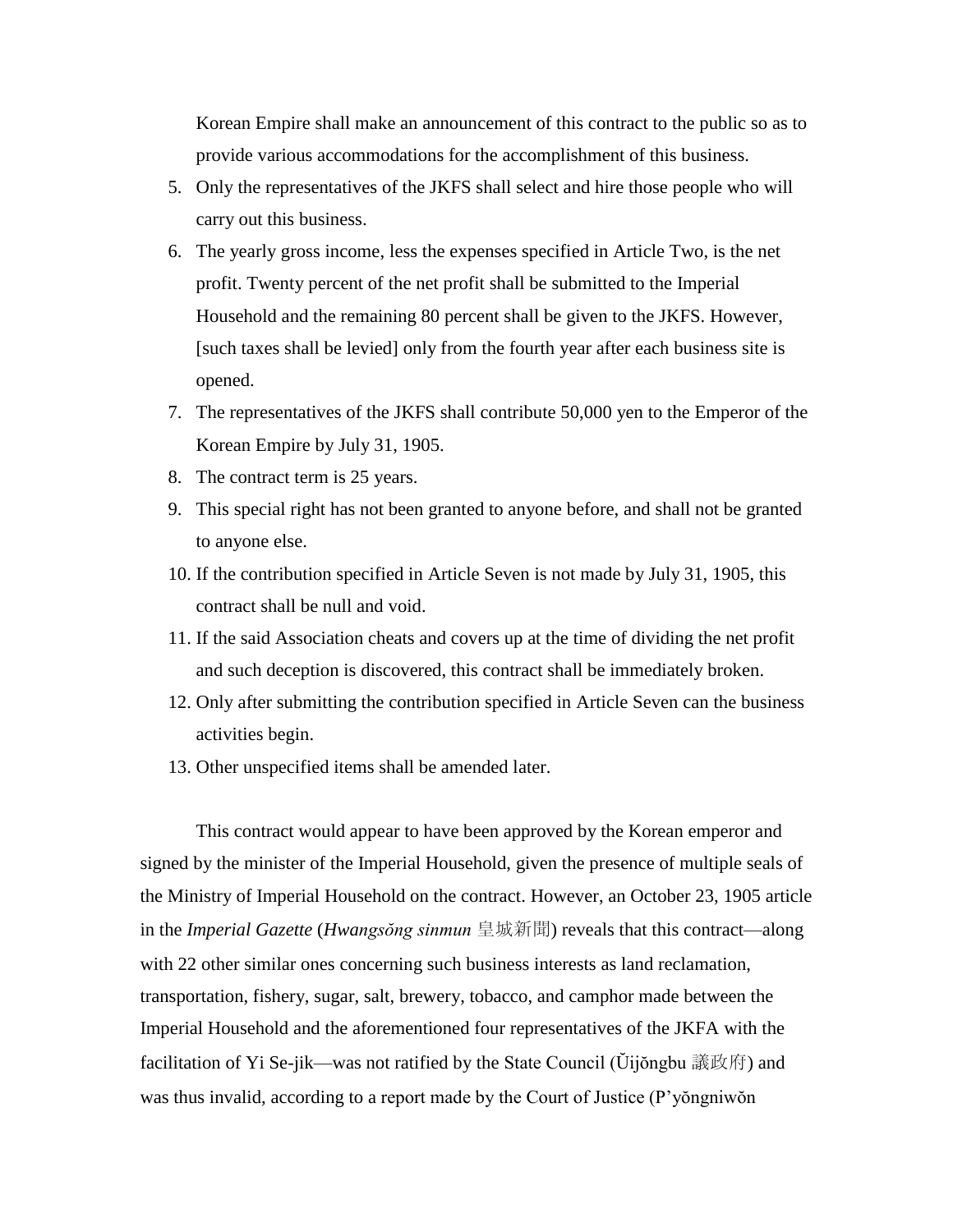平理院) to the Ministry of Justice (Pŏppu 法部). Yi Se-jik, who had reportedly escaped from his lifetime exile to Cheju Island in 1899 and facilitated these contracts, was blamed for damaging the reputation of the state by engaging in these illegal contracting activities, and was once more sentenced to a lifetime banishment, after a beating of 100 strokes with a light stick for committing such a crime.<sup>44</sup>

Earlier, on July 11, 1905, the Japanese government, which had conducted its own investigation of this incident, reproached the Korean government for violating the Korea-Japan Treaty made in February 1904 and the First Japan-Korea Agreement made in August 1904, which required that the Korean government consult the Japanese government before making any concession contracts with foreigners, and demanded that the Korean government officially announce the invalidity of those contracts.<sup>45</sup> On July 17, 1905, Minister of Foreign Affairs Yi Ha-yŏng (李夏榮 1858–1929) thus advised the Korean emperor that all the contracts negotiated by Yi Se-jik and others not only violated the articles of the 1904 Treaty but had not been ratified by due process, and were therefore invalid. Yi Ha-yŏng then asked for an imperial announcement that any concession contracts must follow due process to be effective, and also asked the emperor to punish criminals such as Yi Se-jik in relation to this incident.  $46$ 

Given these developments, the January 1905 monopoly licensing contract awarded to the JKFA to grow and sell shiitake mushrooms on Cheju Island must have been nullified. Moreover, with the signing of the Protectorate Treaty in November 1905 (also known as the Second Japan-Korea Agreement), which made Korea Japan's protectorate and completely took away Korea's sovereignty, the Japanese Resident-General (統監府; K. T'onggambu; J. Tōkanfu) must have retained all power to grant business licensing to foreigners, including Japanese.

<sup>44</sup> *Hwangsŏng sinmun*, October 23, 1905. Also see *Kojong sillok* 高宗實錄, October 22, 1905.

<sup>45</sup> *Chuhan ilbon kongsagwan kirok* 26, 8 oebuwang, (19) hanil tongji chohap kwaŭi saŏp t'ŭkhŏ kwan'gye tŭng chunhŏ e taehan kongjŏk haemyŏng yogu kaksŏ 駐韓日本公使館記錄 26 권, 八. 外部往, (18) 韓日同志組合과의 事業特許關係等 准許에 대한 公的解明要求 覺書:

[http://db.history.go.kr/item/level.do?levelId=jh\\_026\\_0080\\_0180.](http://db.history.go.kr/item/level.do?levelId=jh_026_0080_0180) <sup>46</sup> *Kojong sillok*, July 17, 1905.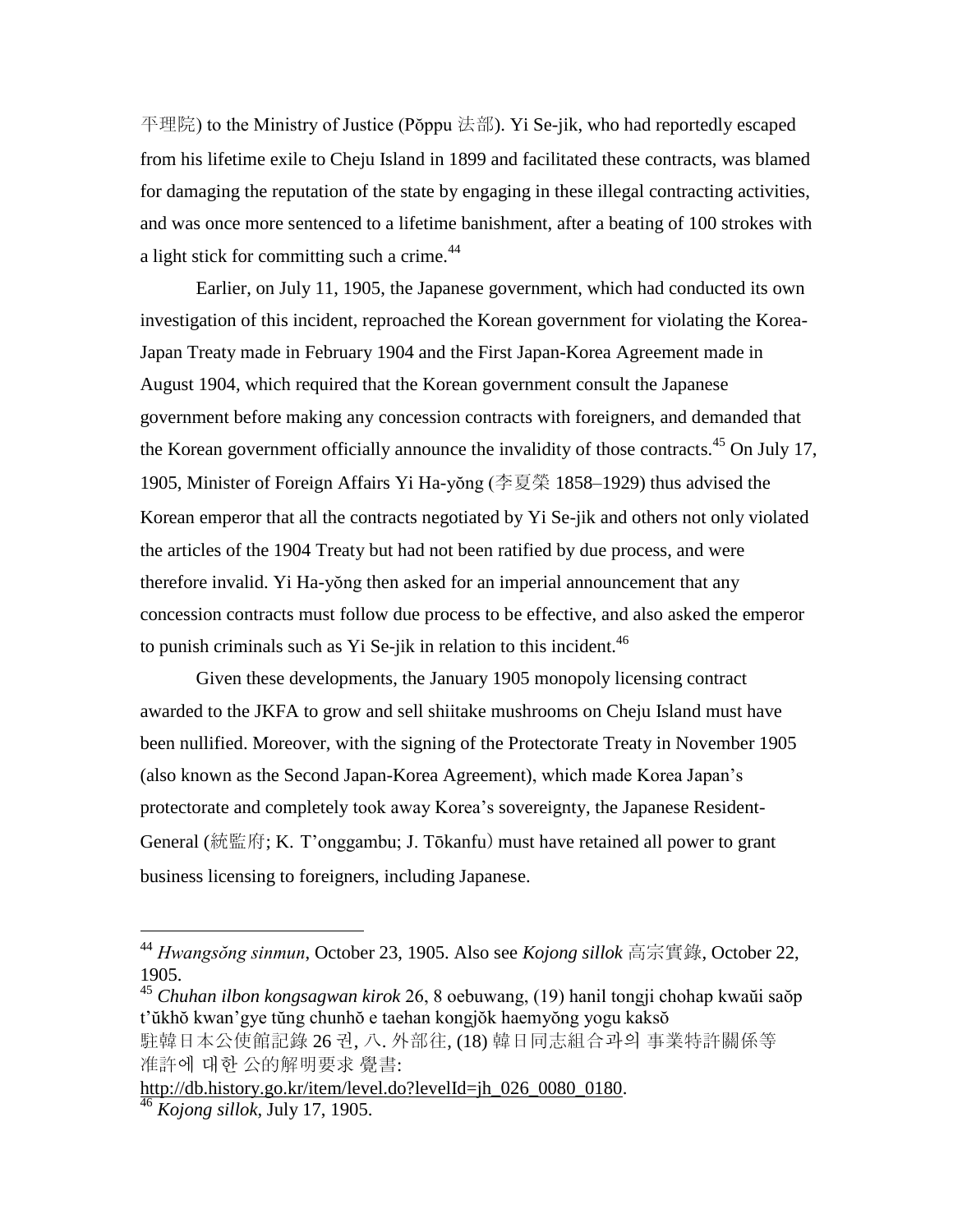According to an article published in the *Imperial Gazette* on April 9, 1906, three Japanese had arrived on Cheju Island with the intention of producing charcoal and growing shiitake mushroom. Even after the Cheju magistrate's notification that they should get a permit from the central government before proceeding, the men were reportedly adamant and planned to move ahead with business operations.<sup>47</sup> Receiving the Cheju magistrate's report on these Japanese illegal activities, on April 16, 1906 Minister Yi Chi-yong (李址鎔 1870–1928) of the Ministry of the Interior (Naebu 內部) requested that the State Council prohibit Japanese business activities, including shiitake cultivation on Cheju Island.<sup>48</sup> Despite this effort to prohibit them, Japanese entrepreneurs from a company called Tōeisha (東瀛社) set about their businesses, supposedly with permission from the Cheju magistrate. According to an April 25, 1906 report made by Cheju's financial advisor (*chaemugwan* 財務官), who was himself a Japanese, the Japanese businessmen had successfully argued that they planned to improve the quality of shiitake mushrooms produced on Cheju Island and also to use new techniques to make better charcoal, using only miscellaneous trees and not harming any other forest resources.<sup>49</sup>

The First Japan-Korea Agreement, made in August 1904, had ushered in an era of "government by advisors" by forcing Korea to hire foreign advisors to oversee key government affairs, including finance. In September 1905, finance advisor Megata Tanetarō (目賀田種太郞 1853–1926) arrived in Seoul and began to lead various financial and accounting reforms. One of these was to dispatch financial advisors to provincial governments.<sup>50</sup> After the Protectorate Treaty was made in November 1905, first Resident-General Itō Hirobumi (伊藤博文 1841–1909) unleashed various local administrative reforms that confined local magistrates to overseeing executive functions alone, while separating out judicial and financial administrations.<sup>51</sup> When Tōeisha came

<sup>47</sup> *Hwangsŏng sinmun*, April 9, 1906.

<sup>48</sup> *Kaksa tŭngnok kŭndaep'yŏn* 各司謄錄, Naebu kŏraean 1 內部來去案 1: [http://db.history.go.kr/item/level.do;jsessionid=F3101F88B6A2780B140A45C63EE54D](http://db.history.go.kr/item/level.do;jsessionid=F3101F88B6A2780B140A45C63EE54DEB?levelId=mk_024_0010_0180) [EB?levelId=mk\\_024\\_0010\\_0180](http://db.history.go.kr/item/level.do;jsessionid=F3101F88B6A2780B140A45C63EE54DEB?levelId=mk_024_0010_0180)

<sup>49</sup> *Hwangsŏng sinmun*, April 25, 1906.

<sup>50</sup> Kuksa p'yŏnch'an wiwŏnhoe, ed., *Han'guksa* 한국사, vol. 42 (Kuksan p'yŏnch'anwiwŏnhoe, 1999), 320.

<sup>51</sup> Kuksa p'yŏnch'an wiwŏnhoe, ed., *Han'guksa*, vol. 42: 260.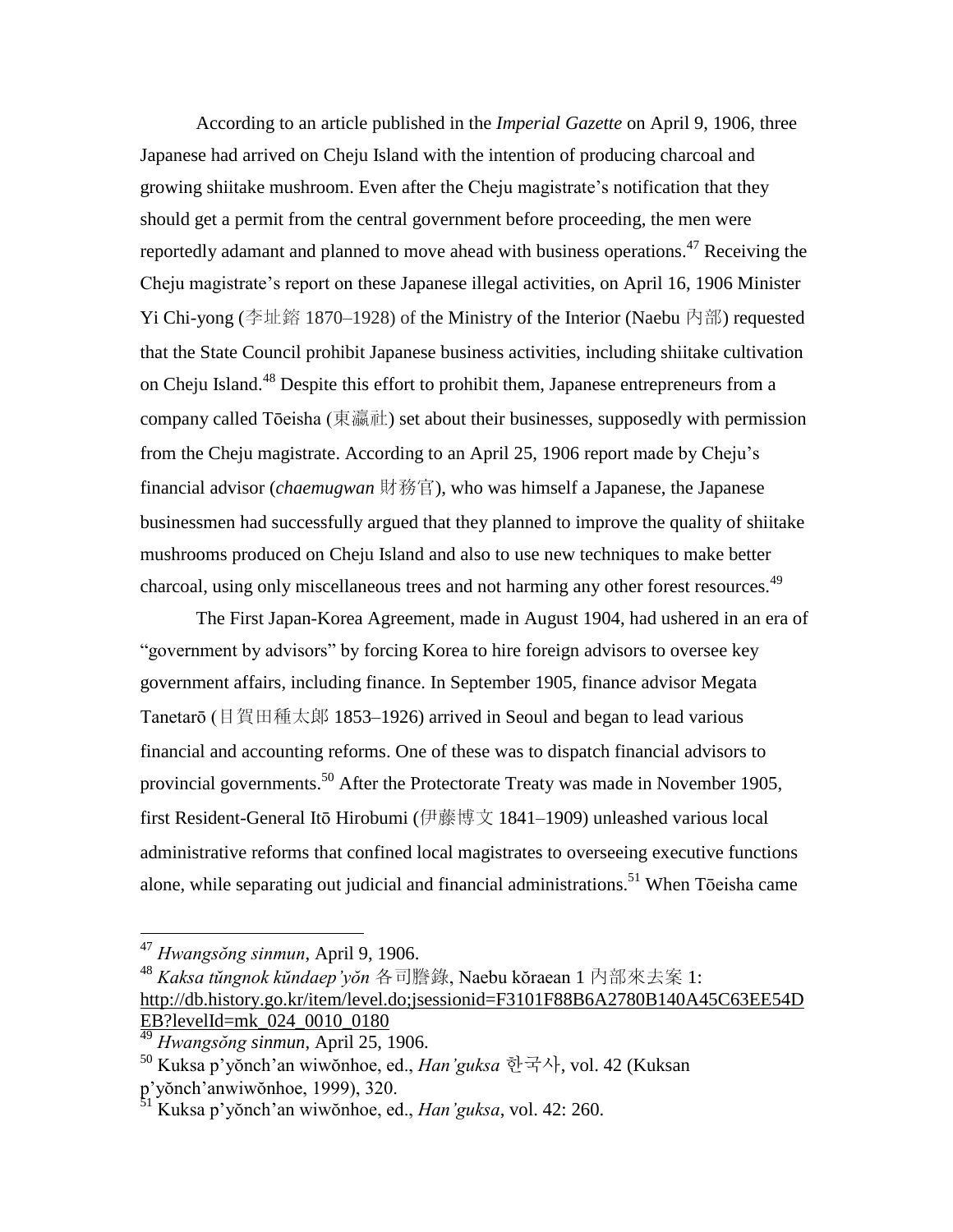to operate on Cheju in April 1906, all these administrative reforms were in flux and not yet totally in effect, so the presence and voice of the Japanese financial advisor must have played a role in enabling Tōeisha to establish its business there at this early date. According to a report on Cheju Island compiled by the Finance Audit Department within the Office of Resident-General (probably based on the report made by the same financial advisor mentioned above), the charcoal and mushroom businesses that Tōeisha established in 1906 were rather experimental and were thus more like a dry run than a full-fledged business venture.<sup>52</sup>

After the establishment of the Residency-General in late 1905, the Japanese government became actively involved in the colonization of Korea in all aspects, and "opening up undeveloped lands in and moving Japanese settlers to Korea" (K. *ch'ŏksik*; J. *takushoku* 拓殖) was one crucial component of this. Though the shiitake business must have been a small part of the *ch'ŏksik*, we see the colonial government's encouragement in this sector in the report made by the Government-General of Korea (Chōsen Sōtokufu 朝鮮總督府) in December 1912. In its monthly report, the Government-General introduces the shiitake business on Cheju Island as a promising enterprise for five reasons: (1) 70 to 80 percent of the trees growing on the island are suited to growing shiitake; (2) its climate is ideal for the business; (3) the slope is gentle, making the cultivation business easy; (4) Korean labor costs are low and the laborers are obedient; and (5) the cost of the raw materials—logs—is relatively cheap. Following this introduction, the report explains in depth the processes and methods of shiitake cultivation. As it forecasts the profitability of the business, it introduces one of the pioneering companies that had begun its experimental cultivation since 1906: none other than the aforementioned Tōeisha.

<sup>52</sup> T'onggambu chaejŏng kamsa-ch'ŏng 統監府財政監査廳, *Cheju-do hyŏnhwang ilban* 濟洲島現況一般 (Kyŏngsŏng 京城: T'onggambu 統監府, 1907), 61–62. According to this contemporary report, there were 206 Japanese in residence on Cheju in 1907, and several hundred more Japanese coming and going for fishing and trading. The Japanese economic stake in Cheju was still nascent at the time and was concentrated on the island's fishery. Cheju people, the report states, seemed friendly to Japanese, although, it adds, they must have felt jealous of Japanese.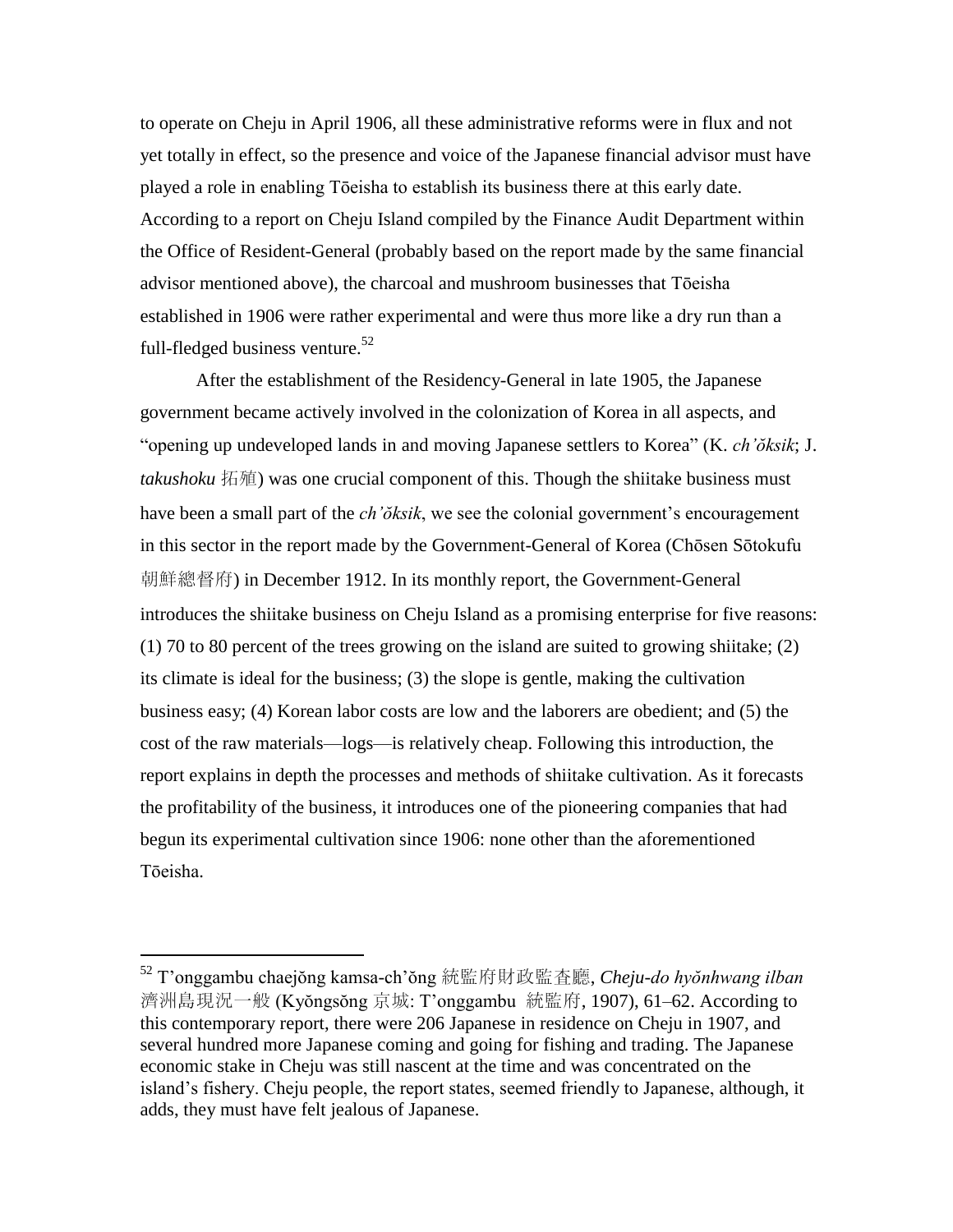According to this December 1912 report, Tōeisha had lost their big investment in their initial try in 1906 because they had relied on an ineffective method for cultivating shiitake. However, in 1909 several businessmen invested in the business again, probably adopting Mimura Shōzaburo's new scientific method of artificial germination (mentioned earlier), and they were expecting a good harvest in 1912, since the fourth year after planting the spawn was the best harvest year. Though the spring harvest had not been satisfactory due to dry weather, they were expecting a bumper crop of shiitake in fall, the report says.<sup>53</sup> A news article published by the *Daily News* (*Maeil sinbo* 每日申報) on July 21, 1912 complements the Government-General's report. After stating that shiitake cultivation in Cheju is a promising business, as everyone knows, the article says that a Japanese businessman experimented with fruiting shiitake in the summertime because spring production that year in Cheju was very disappointing. The result was very successful. Not only was the harvest abundant but the price was high due to the mushrooms' good texture and taste.<sup>54</sup>

As the newspaper as well as the Government-General report note, the ideal fruiting seasons for shiitake are spring and fall, though summer fruiting is possible. Fujita Kanjirō and the author of the *Travelogue* were those pioneers in this business who came to Cheju to experiment with summer fruiting in 1909, after the failure of the initial try in 1906. The regular shiitake cultivation was a multi-year endeavor, producing a commercial harvest in its fourth, fifth, and sixth years, with the best quality and the largest amount produced in the fourth year. As of 1912, the profit after investing 4,376 yen for an entire cycle of six years, to grow 7,000 *kin* of shiitake on 1,000 felled trees, was expected to be 874 yen.<sup>55</sup> By 1918, there were at least 14 cultivation sites on Cheju Island and, by 1920, there were at least 21 growers on Cheju Island, producing 86,210 *kin* of shiitake mushrooms, which were worth 224,046 yen.<sup>56</sup> This yield and profit surpassed the forecast made in 1912. Because it was regarded as a profitable method of farming,

<sup>53</sup> *Chōsen sōtokufu geppō* 朝鮮總督府月報, vol. 2, no. 12 (1912): 66–69.

<sup>54</sup> *Maeil sinbo*, July 21, 1912.

<sup>55</sup> *Chōsen sōtokufu geppō*, vol. 2, no.12 (1912): 69.

<sup>56</sup> *Maeil sinbo*, May 30, 1920.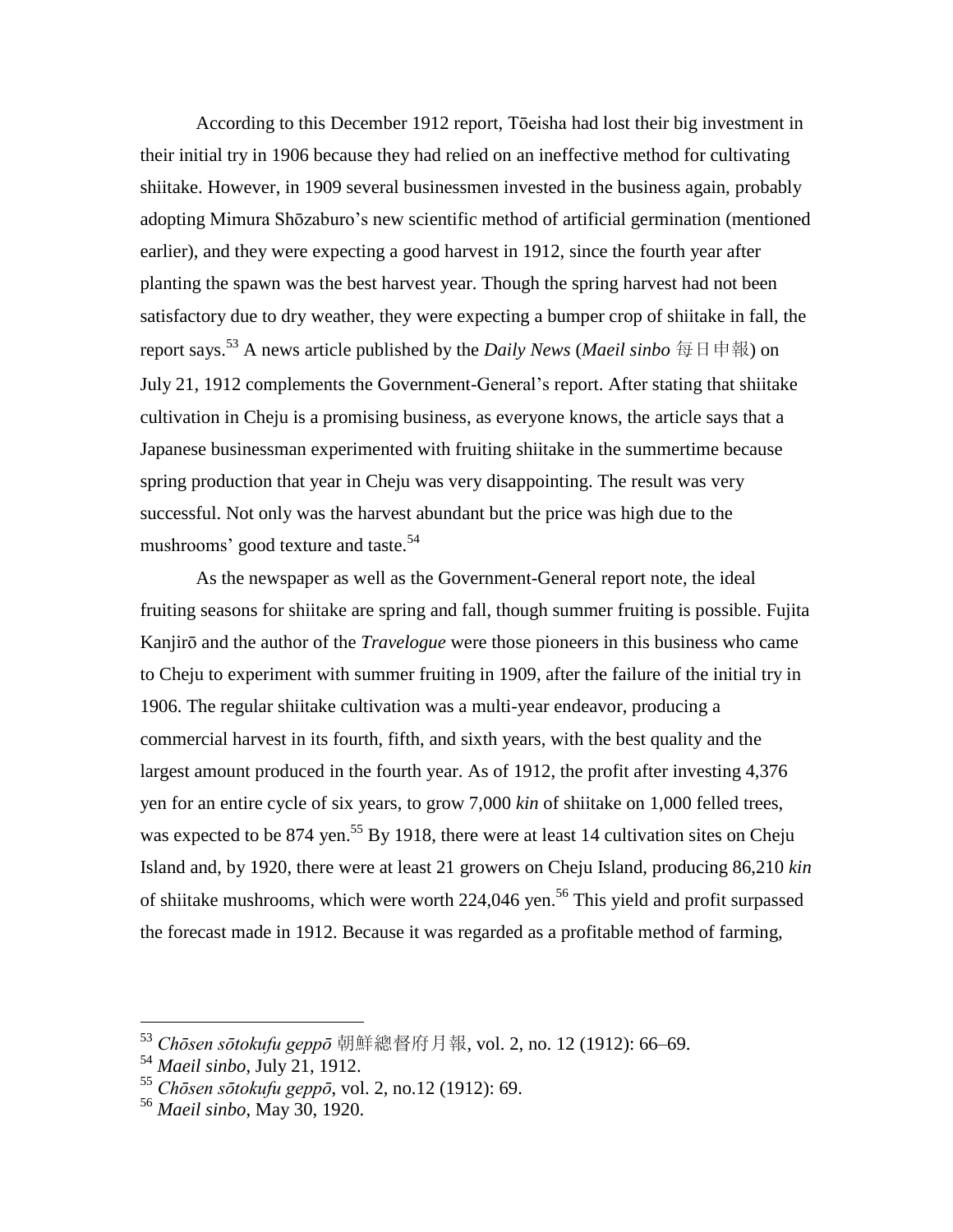shiitake cultivation spread to other parts of the Korean Peninsula during the colonial period.<sup>57</sup>

Korea lost its independence in foreign affairs and its control over domestic affairs by a series of agreements forced upon it by Japan in 1904 and 1905. After the November 1905 Protectorate Treaty, Korea was put under the rule of the Residency-General and was well on its way to colonization, which became official in 1910. As Jun Uchida aptly shows in her book *Brokers of Empire: Japanese Settler Colonialism in Korea, 1876– 1945*, during these years "a wide array of [Japanese] people journeyed across the sea not only soldiers and officials, but merchants, traders, prostitutes, journalists, teachers, and continental adventurers," remaking their lives on the Korean Peninsula and ultimately helping establish their nation's empire.<sup>58</sup> Apparently, after 1905 a lot more Japanese seeking new opportunities arrived in Korea.

The Japanese who came to grow shiitake mushrooms on Cheju Island in 1906 were among the earlier entrepreneurs seeking a business opportunity in a soon-to-be colony of Japan. We do not know under what licensing contract or privileges they received permission to experiment with shiitake cultivation on Cheju. Nor do we know whether or not this first group stayed on. For the unnamed author of the *Travelogue*, 1909 was his first visit to Korea. Yet when he arrived on Cheju Island, at least three shiitake cultivation sites were in operation and more than a dozen Japanese people, including three families and three adult male laborers, were residing there with their own houses and facilities. They were pioneers in the shiitake business on Cheju, and their employers were movers and shakers of Japanese colonialism on the ground. This *Travelogue*, then, gives us a very rare opportunity to increase our understanding of early Japanese settlers and entrepreneurs and their daily activities in Korea.

The drawings in the *Travelogue* also include elements of an amateur anthropological survey of the people and customs of Cheju Island by the authorillustrator, since the colonizing power always observes, investigates, and collects material about the colonized. Such collection of information is done not only to satisfy the

<sup>57</sup> For example, see *Tonga ilbo*, March 11 and 13, 1936; April 8, 1936; and April 27, 1939.

<sup>58</sup> Jun Uchida, *Brokers of Empire: Japanese Settler Colonialism in Korea, 1876–1945* (Cambridge, Mass.: Harvard University Asia Center, 2011), 2–3.